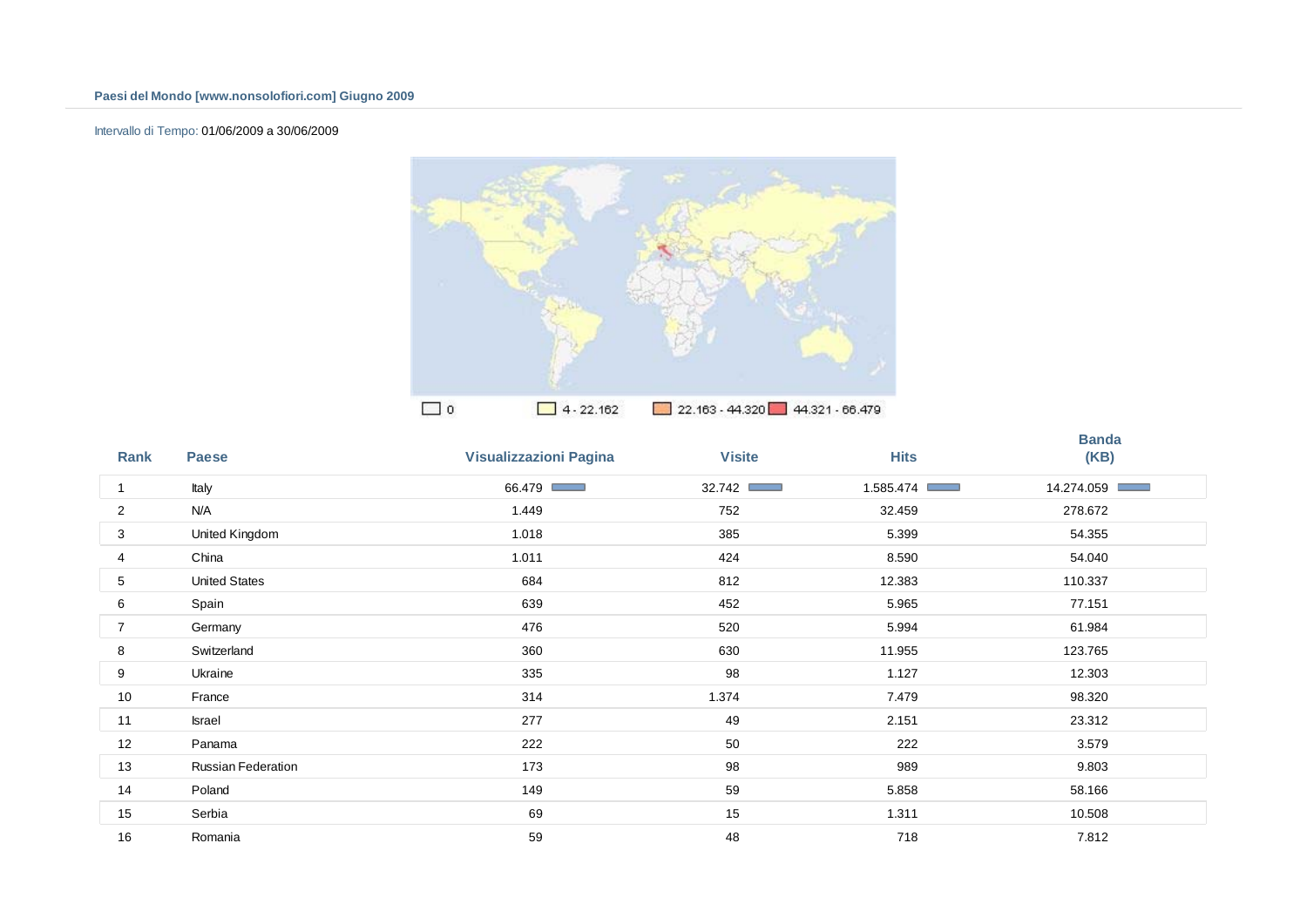| 17 | Netherlands                 | 53               | 82                      | 1.170            | 12.392 |
|----|-----------------------------|------------------|-------------------------|------------------|--------|
| 18 | Taiwan                      | 44               | 44                      | 44               | 54     |
| 19 | Chile                       | 43               | 31                      | 821              | 9.132  |
| 20 | Belgium                     | 34               | 89                      | 1.067            | 13.503 |
| 21 | Croatia                     | 30               | $\boldsymbol{9}$        | 803              | 7.288  |
| 22 | Czech Republic              | 25               | 25                      | 697              | 9.056  |
| 23 | Canada                      | 21               | 174                     | 441              | 6.723  |
| 24 | Satellite Provider          | 21               | 5                       | 838              | 8.438  |
| 25 | <b>United Arab Emirates</b> | 20               | $\boldsymbol{9}$        | 684              | 8.634  |
| 26 | San Marino                  | 19               | $10$                    | 507              | 4.958  |
| 27 | Ireland                     | 18               | 16                      | 684              | 6.586  |
| 28 | Brazil                      | 17               | 54                      | 1.201            | 14.068 |
| 29 | Mexico                      | 15               | 47                      | 659              | 7.144  |
| 30 | Slovenia                    | 14               | $\boldsymbol{7}$        | 457              | 4.673  |
| 31 | Malta                       | 12               | $10$                    | 436              | 8.329  |
| 32 | Australia                   | 12               | 37                      | 392              | 5.182  |
| 33 | Costa Rica                  | $11$             | 4                       | 11               | 166    |
| 34 | Greece                      | 11               | 8                       | 260              | 2.516  |
| 35 | India                       | $10$             | 15                      | 363              | 4.384  |
| 36 | Slovakia                    | $10$             | $16\,$                  | 159              | 1.702  |
| 37 | Japan                       | $\bf8$           | 26                      | 109              | 1.976  |
| 38 | Georgia                     | $\bf 8$          | $\sqrt{5}$              | 27               | 1.014  |
| 39 | Albania                     | $\bf 8$          | 14                      | 625              | 5.456  |
| 40 | Austria                     | $\overline{7}$   | 19                      | 109              | 1.234  |
| 41 | Europe                      | $\boldsymbol{7}$ | 14                      | 29               | 385    |
| 42 | Iran, Islamic Republic of   | $\,6\,$          | 6                       | 6                | 222    |
| 43 | Tunisia                     | $\,6$            | 4                       | 268              | 3.073  |
| 44 | Turkey                      | $\,6$            | 69                      | 263              | 3.381  |
| 45 | Philippines                 | $\,6$            | $\,6\,$                 | $\boldsymbol{9}$ | 143    |
| 46 | Norway                      | 4                | $16\,$                  | 168              | 1.552  |
| 47 | Angola                      | $\overline{4}$   | $\overline{\mathbf{4}}$ | $\overline{4}$   | 5      |
| 48 | Colombia                    | 4                | 26                      | 466              | 5.266  |
| 49 | Korea, Republic of          | 4                | 22                      | 22               | 428    |
| 50 | Sweden                      | $\overline{4}$   | 12                      | 14               | 236    |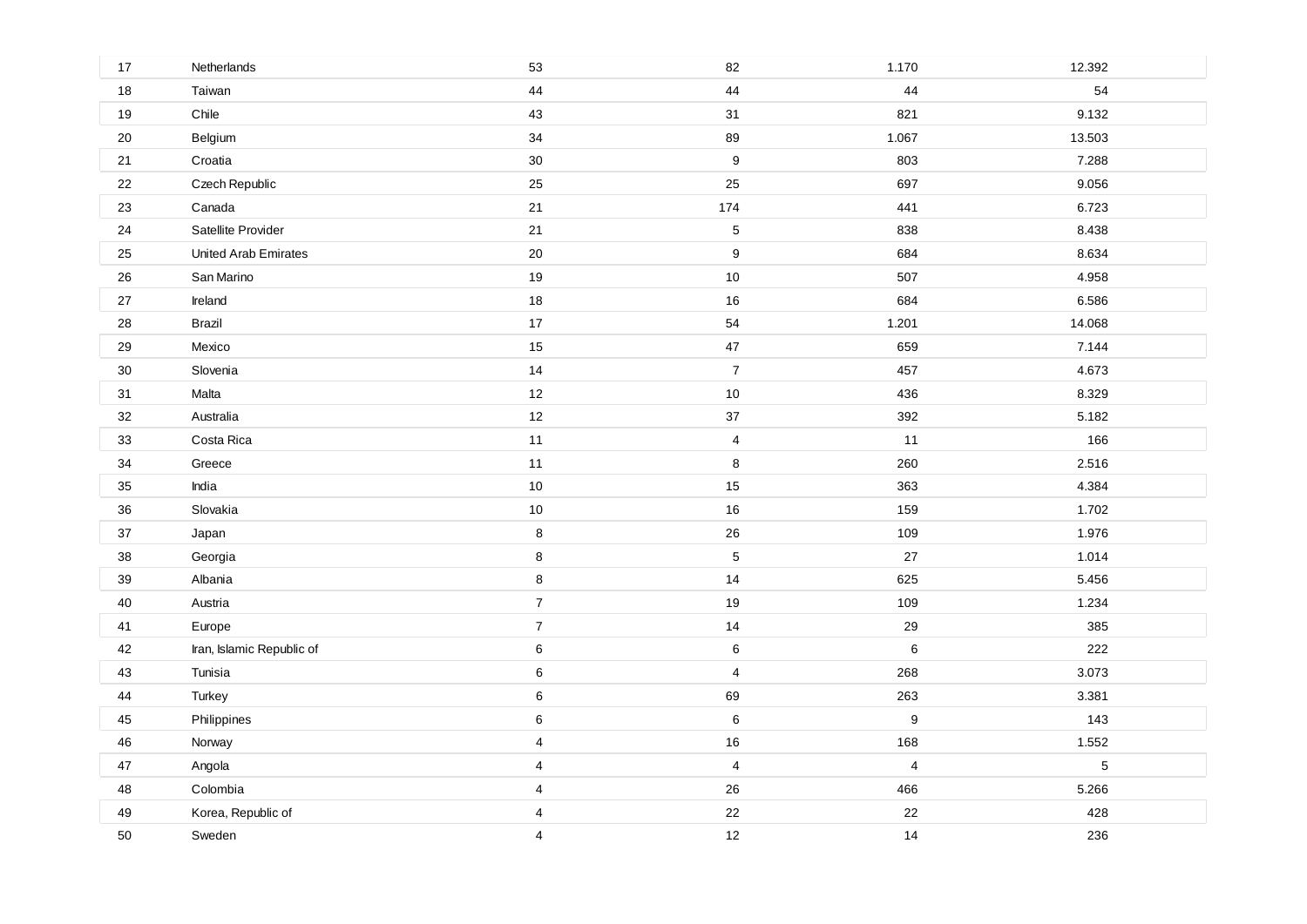| Altri Elementi (43) | 16     | 515    | 1.768    | 24.022     |  |
|---------------------|--------|--------|----------|------------|--|
| Totale(i)           | '4.252 | 39.958 | .703.655 | 15.441.484 |  |
| Media(e)            | 798    | 429    | 18.318   | 166.037    |  |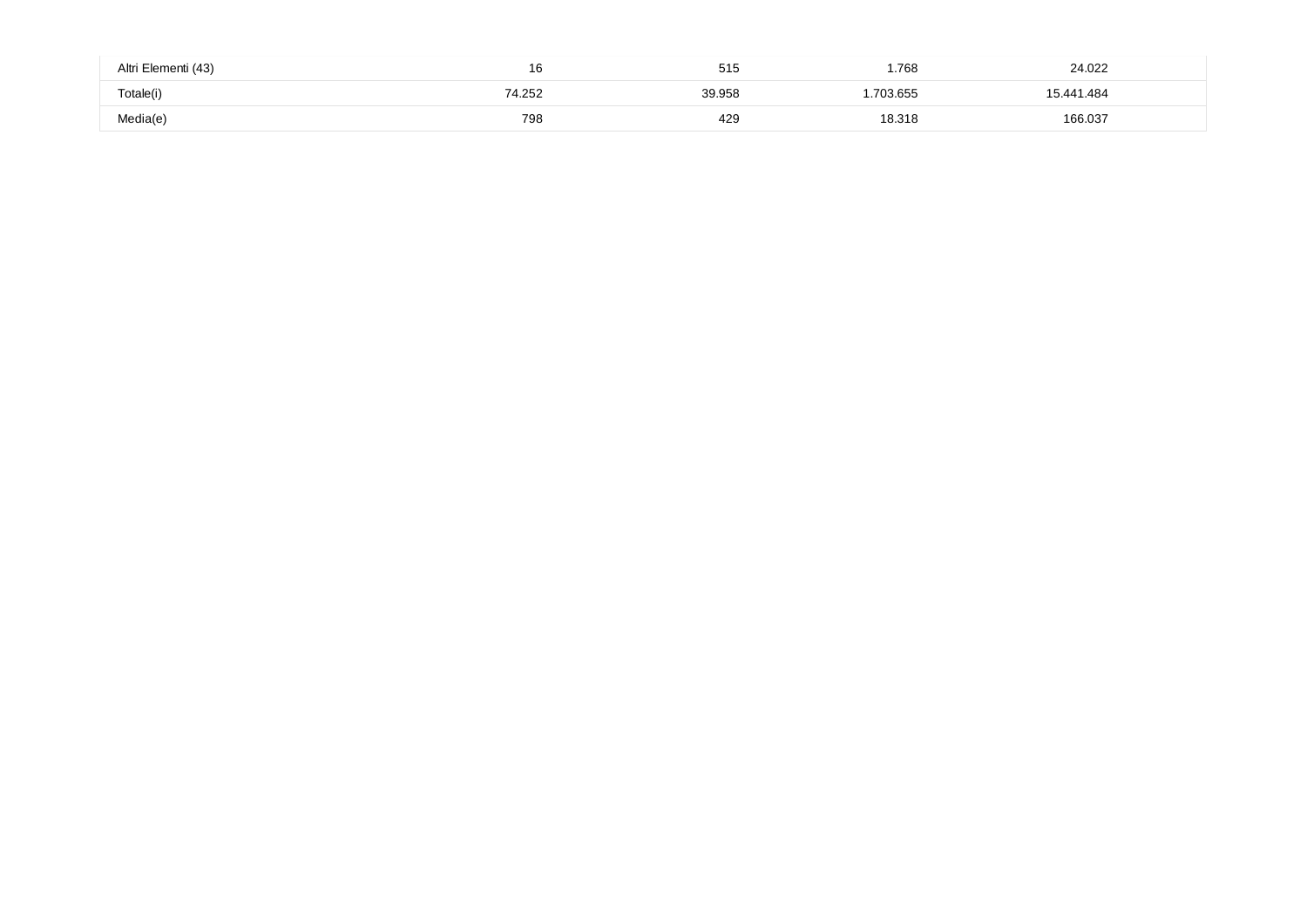## Intervallo di Tempo: 01/05/2009 a 31/05/2009



| Rank | <b>Paese</b>         | <b>Visualizzazioni Pagina</b> | <b>Visite</b>            | <b>Hits</b>          | <b>Banda</b><br>(KB) |
|------|----------------------|-------------------------------|--------------------------|----------------------|----------------------|
| 1    | Italy                | 71.588<br>a ang pag           | 36.935<br><b>COLLECT</b> | 2.016.933<br>and the | 18.080.010           |
| 2    | N/A                  | 1.357                         | 632                      | 31.487               | 289.259              |
| 3    | Germany              | 1.327                         | 488                      | 6.292                | 80.368               |
| 4    | United Kingdom       | 1.263                         | 400                      | 6.024                | 61.786               |
| 5    | China                | 766                           | 436                      | 2.307                | 16.878               |
| 6    | Sweden               | 724                           | 750                      | 2.231                | 30.518               |
| 7    | <b>United States</b> | 649                           | 526                      | 5.925                | 72.331               |
| 8    | Uruguay              | 579                           | 35                       | 4.792                | 46.711               |
| 9    | Russian Federation   | 554                           | 107                      | 3.468                | 114.166              |
| 10   | Ukraine              | 371                           | 76                       | 782                  | 10.420               |
| 11   | Panama               | 320                           | 61                       | 320                  | 4.899                |
| 12   | Spain                | 254                           | 277                      | 2.797                | 31.137               |
| 13   | Switzerland          | 254                           | 660                      | 9.712                | 99.036               |
| 14   | Netherlands          | 151                           | 71                       | 1.724                | 16.767               |
| 15   | Israel               | 146                           | 45                       | 931                  | 9.663                |
| 16   | Moldova, Republic of | 120                           | 26                       | 507                  | 7.248                |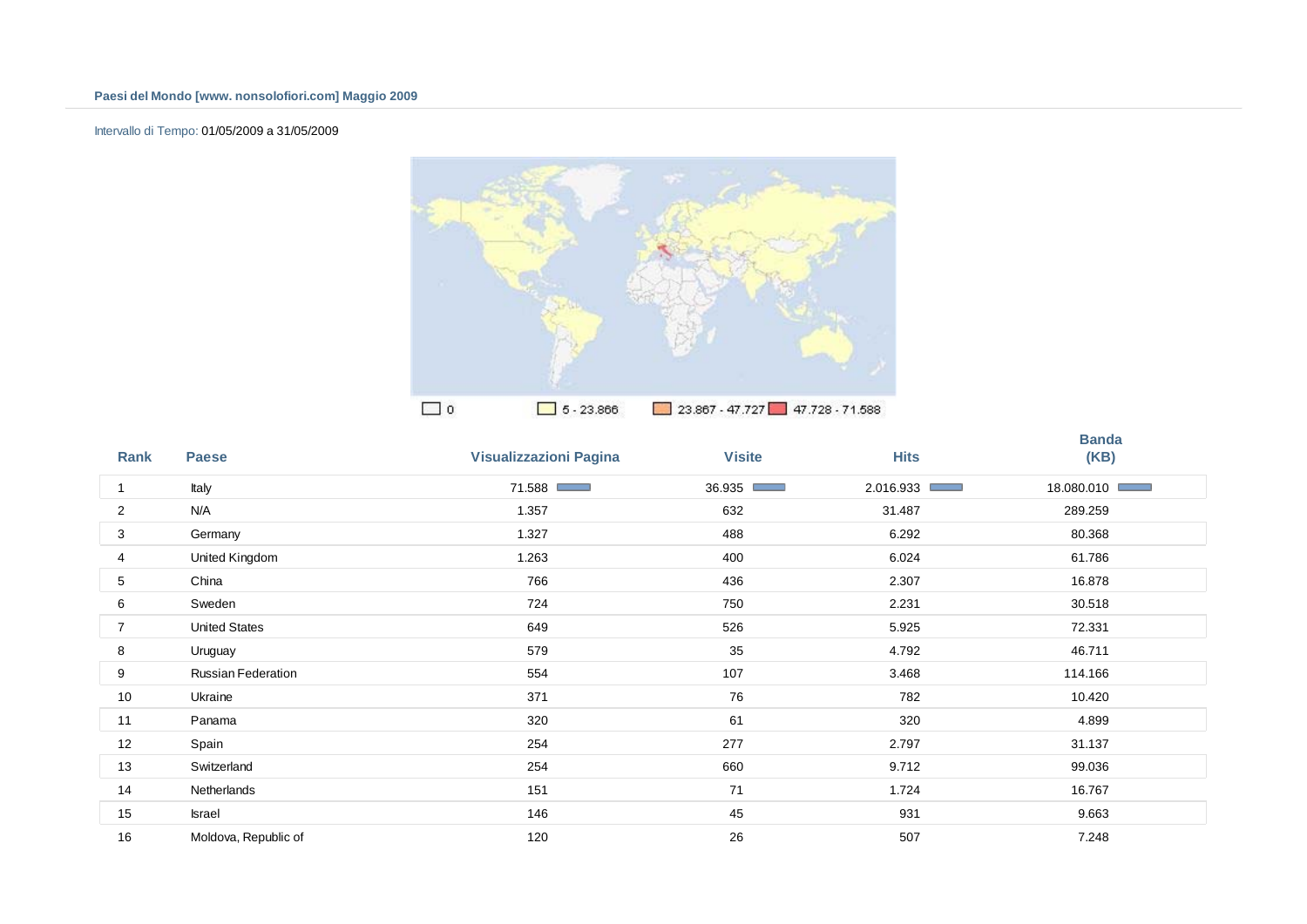| 17     | France                    | 104              | 586              | 3.842   | 39.640 |
|--------|---------------------------|------------------|------------------|---------|--------|
| 18     | Satellite Provider        | 76               | 14               | 3.651   | 46.848 |
| $19$   | Brazil                    | $70\,$           | 170              | 4.298   | 39.274 |
| 20     | Taiwan                    | 61               | 62               | 62      | 92     |
| 21     | Romania                   | 56               | 33               | 1.166   | 12.337 |
| 22     | Iran, Islamic Republic of | 51               | 19               | 1.927   | 27.901 |
| 23     | Japan                     | 40               | 26               | 119     | 1.752  |
| 24     | Venezuela                 | 38               | 38               | 1.172   | 11.497 |
| 25     | Belgium                   | 37               | 85               | 1.453   | 20.395 |
| 26     | Poland                    | 33               | 20               | 1.868   | 22.845 |
| 27     | Peru                      | 32               | 39               | 863     | 7.123  |
| 28     | San Marino                | 31               | $\boldsymbol{9}$ | 851     | 8.673  |
| 29     | Canada                    | 28               | 148              | 896     | 8.821  |
| $30\,$ | Ireland                   | 26               | 31               | 564     | 5.724  |
| 31     | India                     | 25               | 16               | 955     | 13.108 |
| 32     | Slovakia                  | 24               | 37               | 142     | 3.605  |
| 33     | Mexico                    | 20               | 24               | 747     | 6.522  |
| 34     | Korea, Republic of        | 18               | $\, 8$           | 22      | 385    |
| 35     | Austria                   | 17               | 34               | 647     | 7.664  |
| 36     | Portugal                  | 16               | 37               | 781     | 8.467  |
| 37     | Albania                   | 13               | 25               | 978     | 10.274 |
| 38     | Indonesia                 | $12$             | $\mathbf 5$      | 95      | 1.168  |
| 39     | Hong Kong                 | 12               | $\overline{4}$   | 12      | 181    |
| 40     | Estonia                   | 12               | 6                | 460     | 4.273  |
| 41     | Costa Rica                | $10$             | 3                | 11      | 174    |
| 42     | Bosnia and Herzegovina    | $10$             | $\overline{c}$   | 476     | 4.672  |
| 43     | Kazakstan                 | 10               | $\mathbf{1}$     | 349     | 4.707  |
| 44     | Luxembourg                | $\boldsymbol{9}$ | 8                | 23      | 656    |
| 45     | Europe                    | $\bf 8$          | 8                | $\bf 8$ | $10$   |
| 46     | Bulgaria                  | $\boldsymbol{7}$ | 55               | 357     | 2.654  |
| 47     | Finland                   | $\boldsymbol{7}$ | 12               | 213     | 2.412  |
| 48     | Australia                 | $\,6\,$          | 29               | 152     | 1.441  |
| 49     | Denmark                   | $\sqrt{5}$       | $\boldsymbol{9}$ | 149     | 1.131  |
| 50     | Serbia                    | 5                | $\overline{7}$   | 49      | 780    |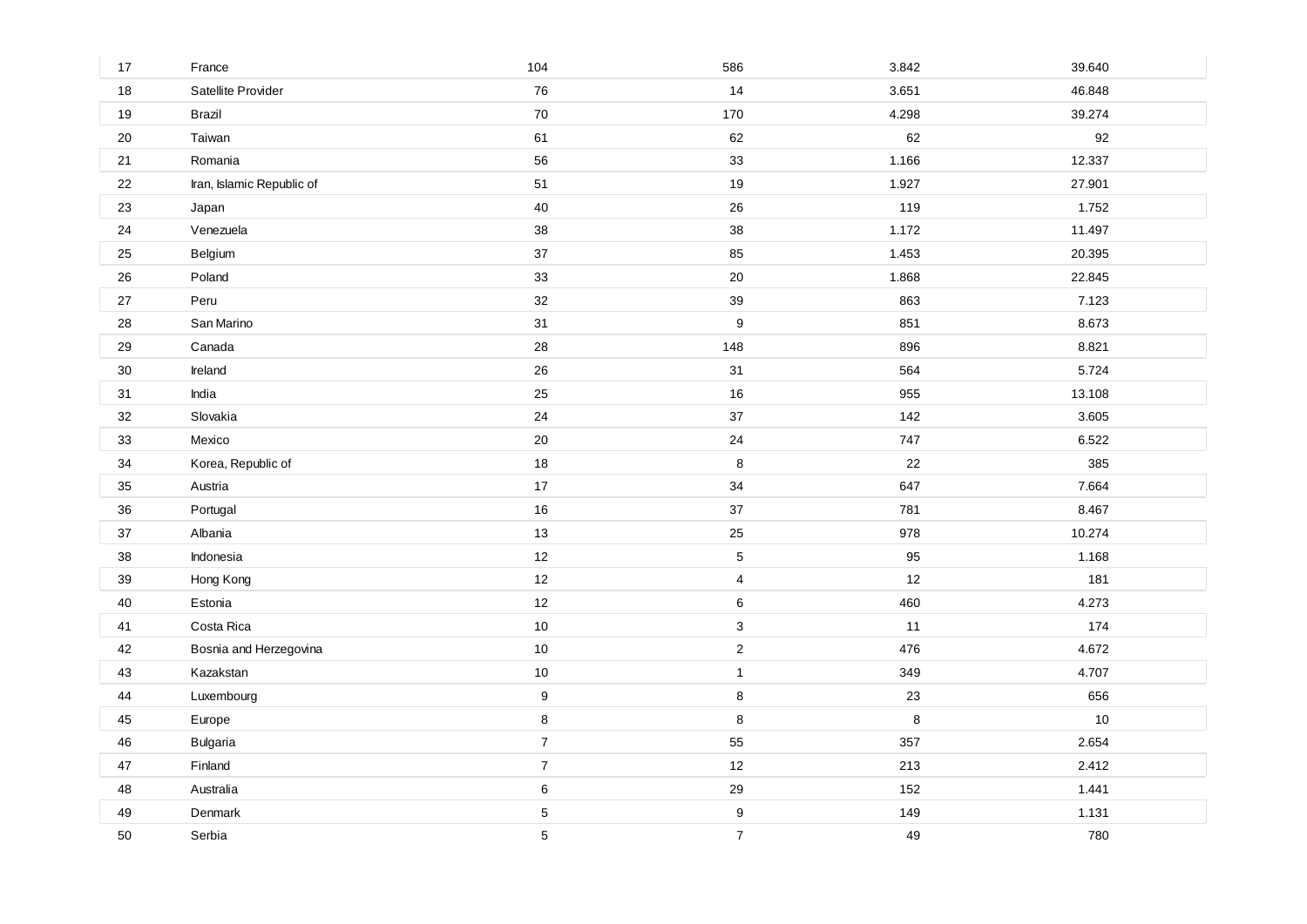| Altri Elementi (39) | oc<br>∠o<br>$\sim$ | 466    | 1.460  | 13.598     |  |
|---------------------|--------------------|--------|--------|------------|--|
| Totale(i)           | 81.378             | 43.601 |        | 19.311.998 |  |
| Media(e)            | 914                | 489    | 23.899 | 216.989    |  |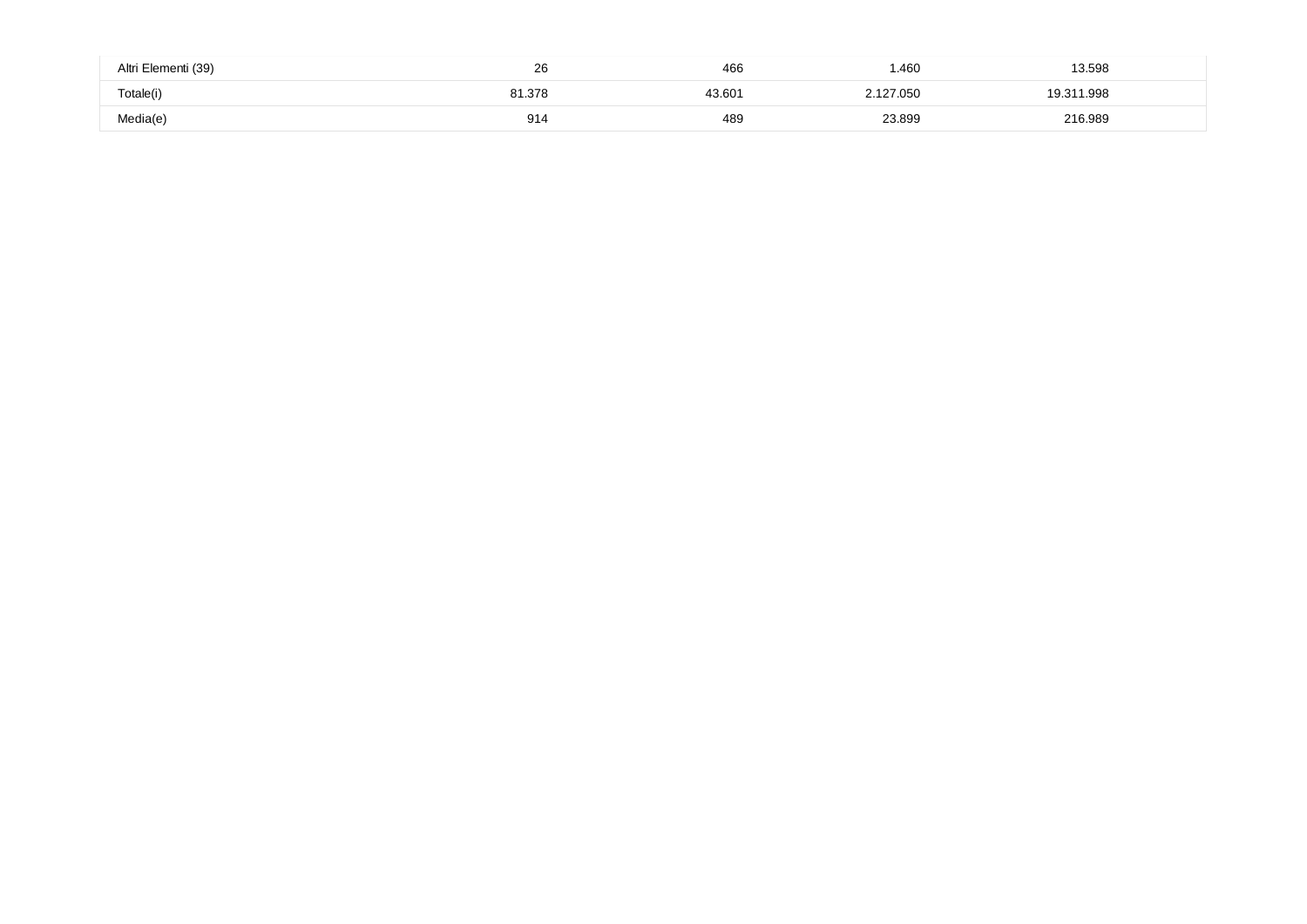## Intervallo di Tempo: 01/04/2009 a 30/04/2009



| Rank           | <b>Paese</b>         | <b>Visualizzazioni Pagina</b> | <b>Visite</b> | <b>Hits</b> | <b>Banda</b><br>(KB) |
|----------------|----------------------|-------------------------------|---------------|-------------|----------------------|
| -1             | Italy                | 79.742                        | 31.589        | 2.317.112   | 19.995.048           |
| $\overline{c}$ | <b>United States</b> | 8.629                         | 5.503         | 23.866      | 271.333              |
| 3              | Germany              | 1.756                         | 519           | 18.337      | 206.138              |
| 4              | United Kingdom       | 1.637                         | 535           | 6.898       | 69.959               |
| 5              | Russian Federation   | 1.276                         | 283           | 2.869       | 34.505               |
| 6              | Sweden               | 1.181                         | 1.175         | 2.771       | 49.380               |
| $\overline{7}$ | China                | 1.145                         | 529           | 2.064       | 33.268               |
| 8              | N/A                  | 1.087                         | 316           | 25.406      | 229.785              |
| 9              | Uruguay              | 800                           | 64            | 5.226       | 39.462               |
| 10             | Ukraine              | 366                           | 73            | 393         | 6.211                |
| 11             | Panama               | 333                           | 68            | 339         | 5.223                |
| 12             | Romania              | 327                           | 46            | 2.830       | 33.275               |
| 13             | Switzerland          | 322                           | 378           | 12.470      | 99.147               |
| 14             | Netherlands          | 226                           | 204           | 1.328       | 14.060               |
| 15             | Spain                | 205                           | 170           | 4.443       | 39.590               |
| 16             | <b>Israel</b>        | 173                           | 43            | 274         | 3601                 |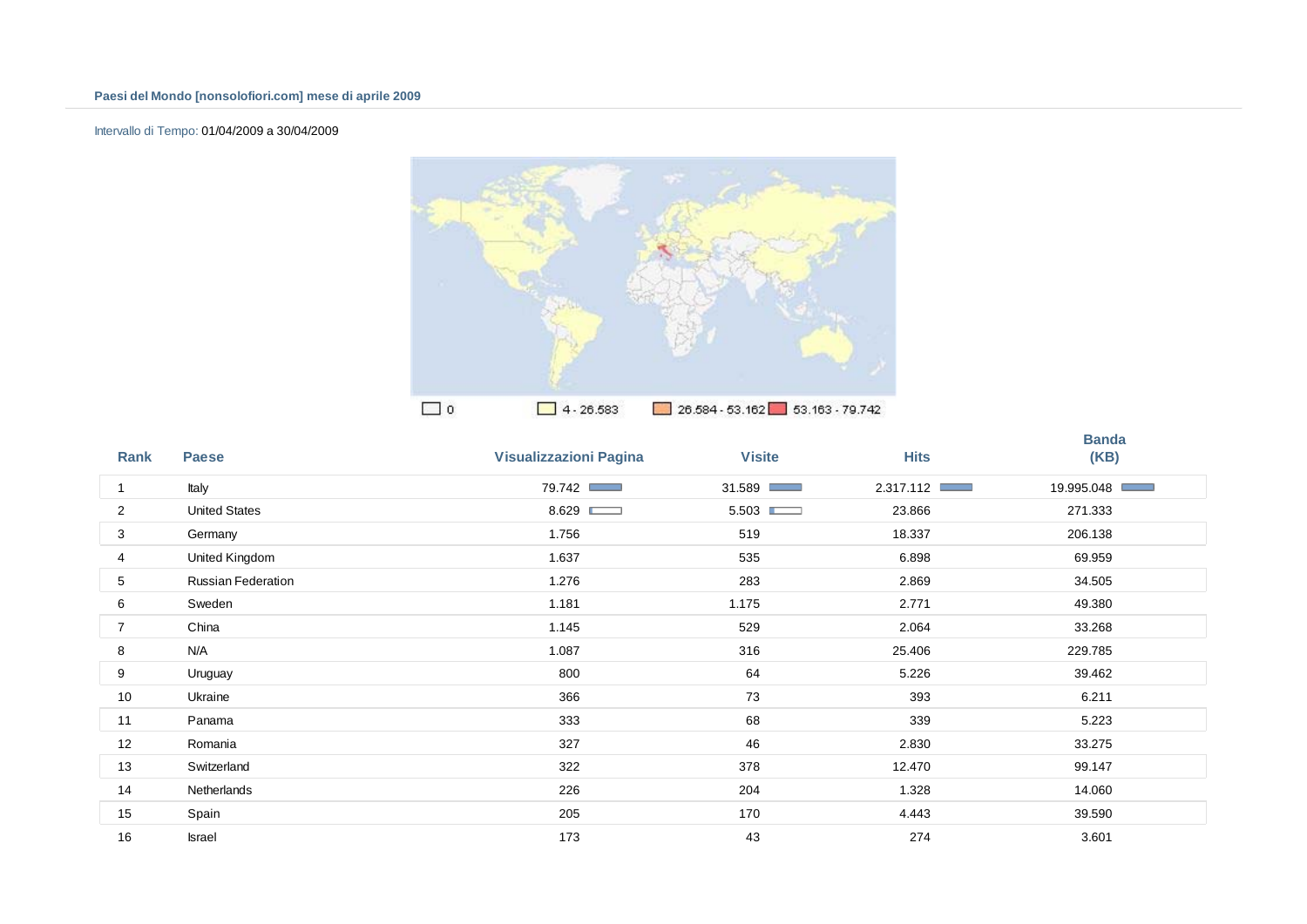| 17     | Moldova, Republic of          | 152                     | 20                      | 152     | 2.233  |
|--------|-------------------------------|-------------------------|-------------------------|---------|--------|
| 18     | Taiwan                        | 143                     | 85                      | 143     | 1.735  |
| 19     | Serbia                        | 110                     | 20                      | 438     | 5.007  |
| $20\,$ | Canada                        | 97                      | 352                     | 747     | 4.757  |
| 21     | Jordan                        | 96                      | $\,6\,$                 | 96      | 1.820  |
| 22     | France                        | 86                      | 212                     | 2.253   | 24.317 |
| 23     | Belgium                       | 46                      | 85                      | 1.432   | 13.695 |
| 24     | Poland                        | 41                      | $37\,$                  | 1.553   | 14.566 |
| 25     | Japan                         | 39                      | 51                      | 54      | 4.506  |
| 26     | San Marino                    | 31                      | $10$                    | 886     | 7.713  |
| 27     | Chile                         | 25                      | $35\,$                  | 1.011   | 9.144  |
| 28     | Bulgaria                      | 24                      | 67                      | 727     | 6.822  |
| 29     | Finland                       | 24                      | $\overline{7}$          | 37      | 364    |
| 30     | Turkey                        | 24                      | 27                      | 950     | 8.037  |
| 31     | Estonia                       | 24                      | $\,6\,$                 | 24      | 307    |
| 32     | Australia                     | 23                      | 36                      | 162     | 742    |
| 33     | Argentina                     | 20                      | 227                     | 1.072   | 7.135  |
| 34     | United Arab Emirates          | 20                      | 27                      | 27      | 428    |
| 35     | Croatia                       | 19                      | $\boldsymbol{9}$        | 642     | 5.878  |
| 36     | Lebanon                       | 18                      | $\mathsf 3$             | 114     | 200    |
| 37     | <b>Brazil</b>                 | 17                      | 44                      | 340     | 9.488  |
| 38     | Korea, Republic of            | 15                      | 14                      | 88      | 700    |
| 39     | Austria                       | 14                      | 26                      | 716     | 6.831  |
| 40     | Slovakia                      | 14                      | 12                      | 19      | 306    |
| 41     | Holy See (Vatican City State) | 12                      | $\overline{\mathbf{4}}$ | 472     | 4.757  |
| 42     | Europe                        | 11                      | 25                      | 334     | 3.274  |
| 43     | Costa Rica                    | 10                      | 12                      | 20      | 328    |
| 44     | Slovenia                      | $\boldsymbol{9}$        | 16                      | 365     | 3.719  |
| 45     | Hong Kong                     | $\bf 8$                 | $\,8\,$                 | $\,8\,$ | 118    |
| 46     | Czech Republic                | $\bf 8$                 | 22                      | 433     | 5.312  |
| 47     | Mexico                        | $\,6\,$                 | 53                      | 56      | 932    |
| 48     | Denmark                       | $\,6\,$                 | 15                      | 15      | 293    |
| 49     | Luxembourg                    | $\overline{\mathbf{4}}$ | $\overline{\mathbf{4}}$ | 151     | 1.478  |
| 50     | Greece                        | $\overline{4}$          | 8                       | 167     | 1.612  |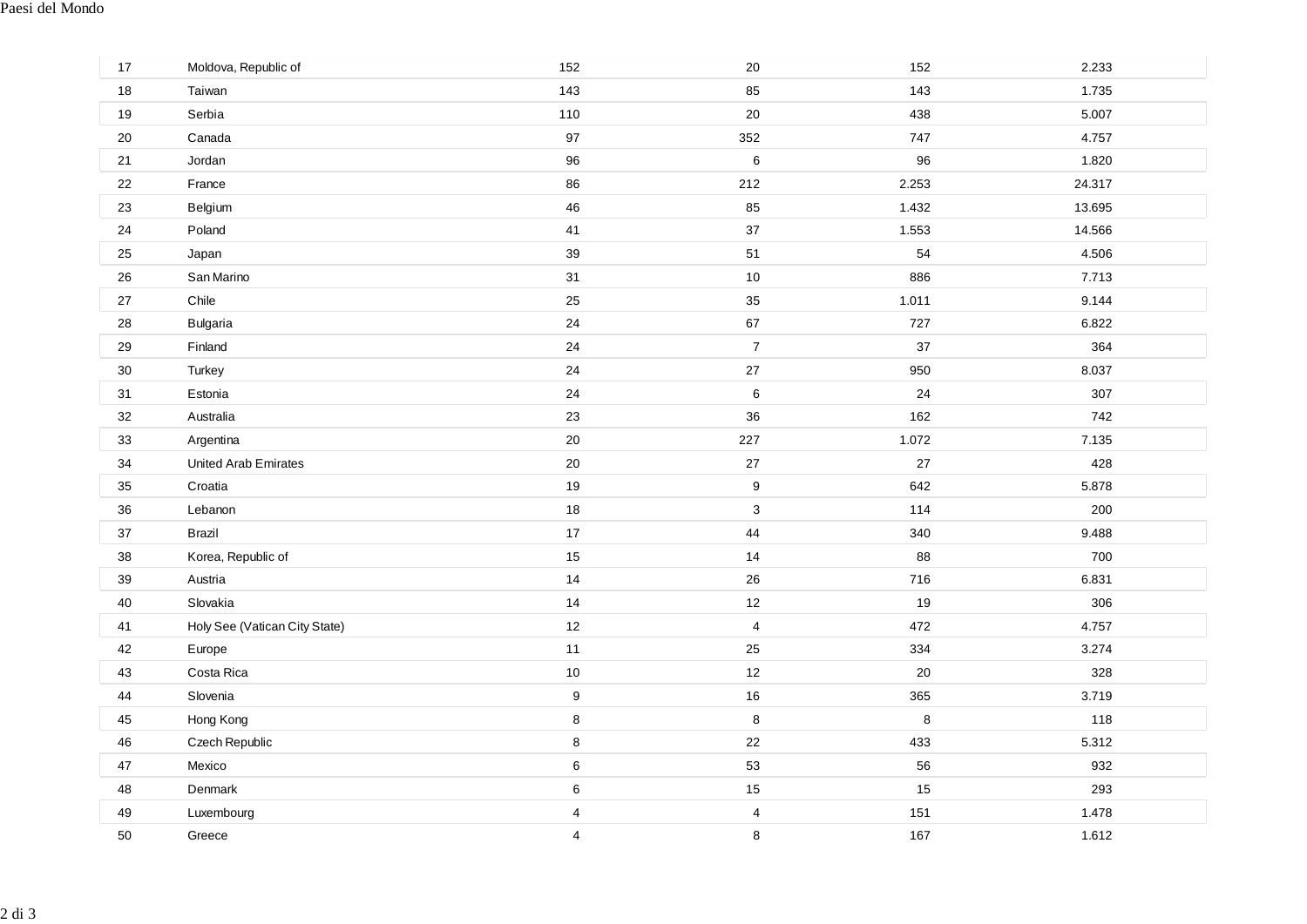### Paesi del Mondo

| Altri Elementi (32) | $\sim$ $\sim$<br>25 | 299<br>$ -$ | 1.025     | 14.998   |  |
|---------------------|---------------------|-------------|-----------|----------|--|
| Totale(i)           | 100.430             | 43.379      | 2.443.355 | .303.534 |  |
| Media(e)            | .224                | 529         | 29.797    | 259.799  |  |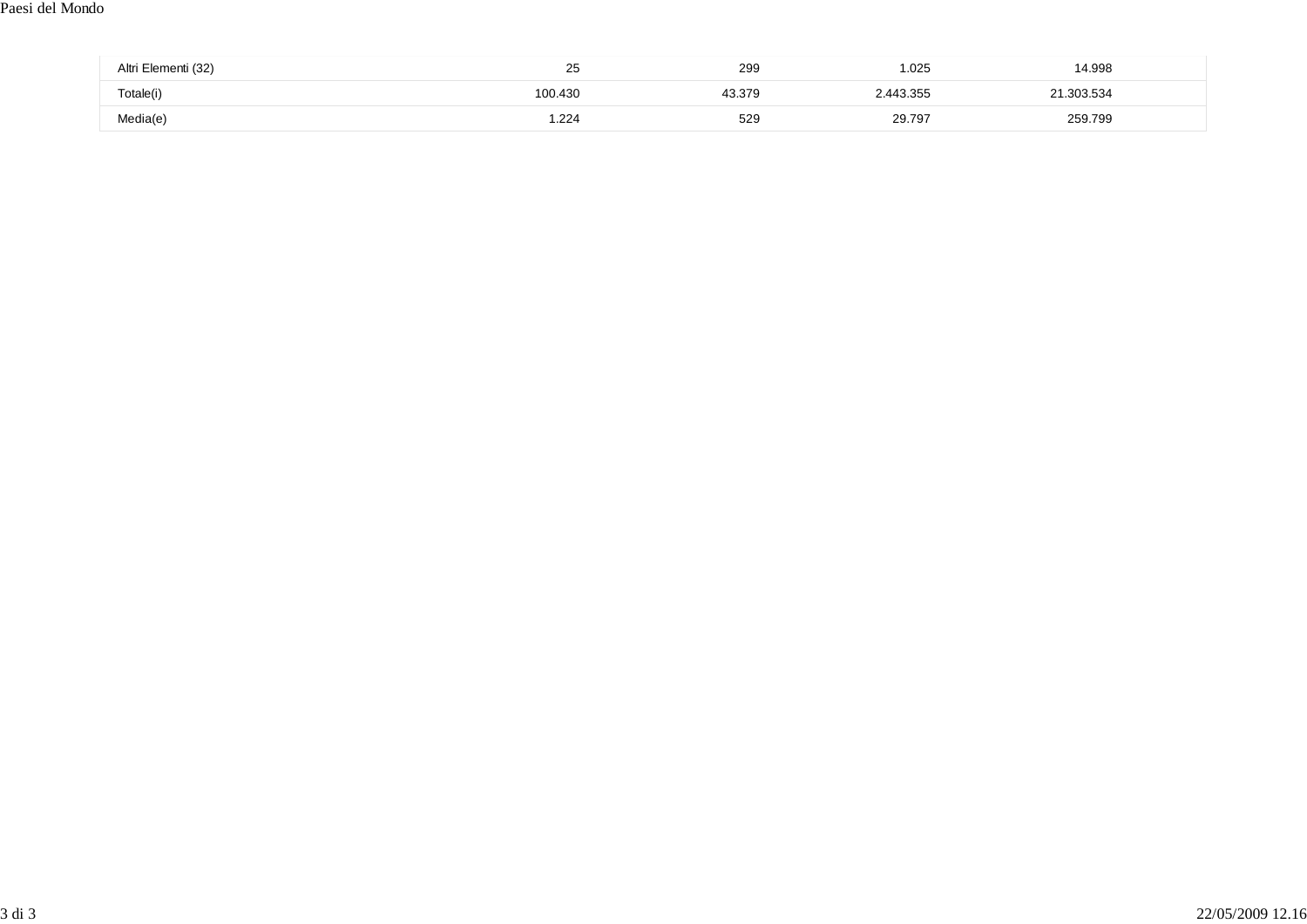# **Paesi Mondiali**

**Paesi Mondiali**  $\Box$ o  $284 - 18.100$ 18.101 - 35.917 35.918 - 53.734 Rank Nazione **Pagine Visionate** Visite Hits Bandwidth 1 N/A 53.954 15.202 1.187.340 9.931.949 2 Italy 53.734 20.004 1.760.931 15.773.642 3 United States 11.607 5.994 19.660 206.224 4 Germany 1.981 570 7.064 79.977<br>5 China 833 337 922 19.485 19.485 5 China 833 337 922 19.4856 Sweden 761 802 2.686 39.032 7 Russian Federation 681 146 3.879 31.776 8 Switzerland 416 339 14.009 128.383 9 United Kingdom 304 234 9.701 80.630 10 France 284 210 9.660 71.728 Altri Dati (49) 1.668 1.446 31.760 314.038 Totale(i) 126.223 45.284 3.047.612 26.676.863 Media(e) 2.139 767 51.654 452.150

Date Periodo Esaminato: 01/03/2009 to 31/03/2009 - www.nonsolofiori.com

Copyright © 2003-2005 SmarterTools Inc. Tutti i diritti riservati.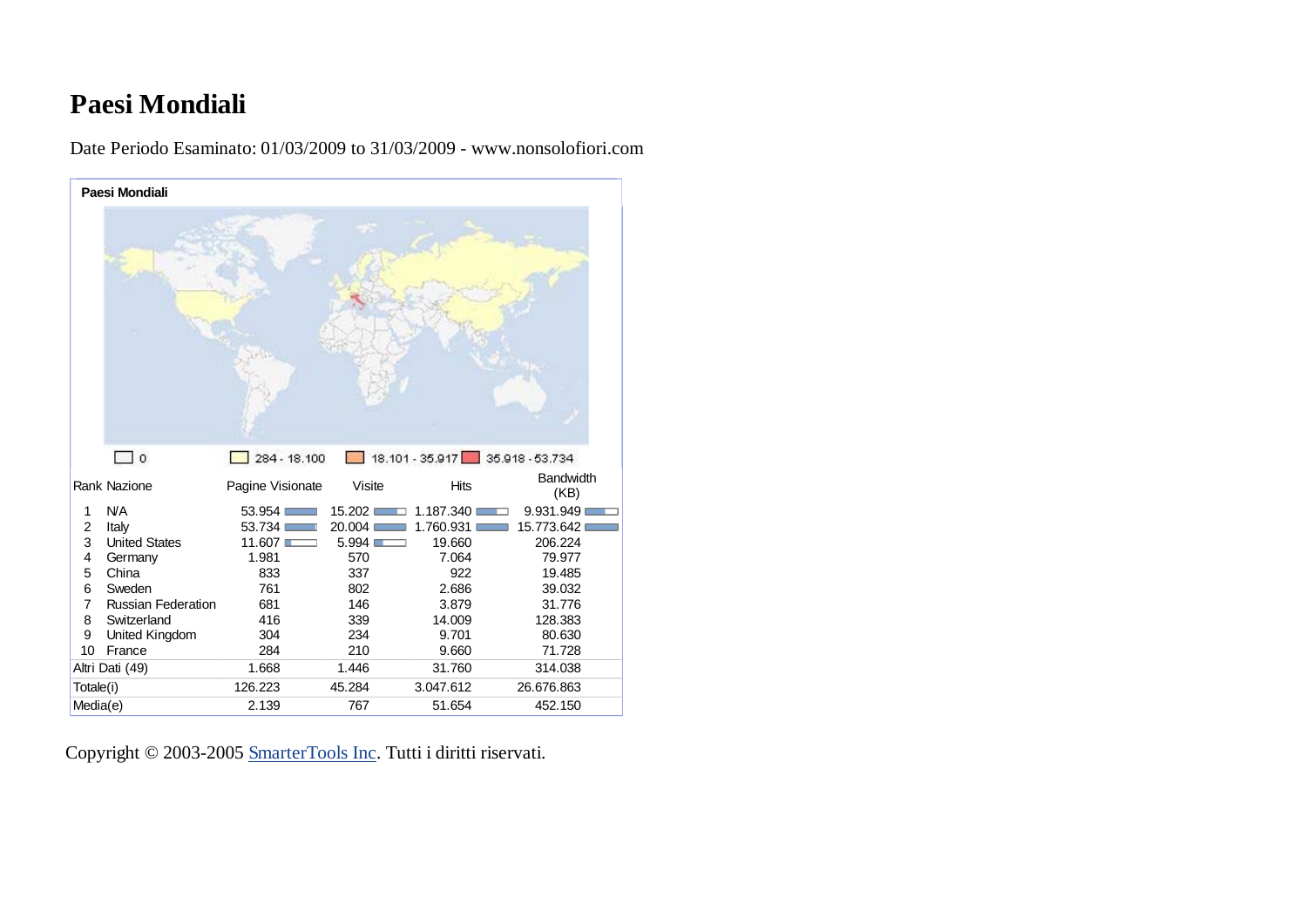## Intervallo di Tempo: 01/07/2009 a 31/07/2009



| Rank           | <b>Paese</b>         | <b>Visualizzazioni Pagina</b> | <b>Visite</b> | <b>Hits</b>                  | <b>Banda</b><br>(KB) |
|----------------|----------------------|-------------------------------|---------------|------------------------------|----------------------|
| 1              | Italy                | 67.787                        | 22.798 □      | 1.425.542<br><b>Contract</b> | 12.633.038           |
| $\overline{c}$ | N/A                  | 1.957                         | 752           | 43.511                       | 378.764              |
| 3              | United Kingdom       | 1.561                         | 382           | 3.997                        | 57.128               |
| 4              | China                | 1.442                         | 698           | 2.349                        | 27.246               |
| 5              | <b>United States</b> | 810                           | 1.581         | 6.359                        | 83.403               |
| 6              | Germany              | 640                           | 534           | 5.484                        | 57.402               |
| $\overline{7}$ | Spain                | 392                           | 285           | 2.273                        | 27.534               |
| 8              | Ukraine              | 300                           | 52            | 836                          | 9.783                |
| 9              | Switzerland          | 286                           | 262           | 10.199                       | 76.476               |
| 10             | France               | 178                           | 419           | 6.881                        | 92.136               |
| 11             | Netherlands          | 176                           | 411           | 827                          | 9.576                |
| 12             | Panama               | 170                           | 41            | 170                          | 2.869                |
| 13             | Egypt                | 145                           | 9             | 2.887                        | 25.420               |
| 14             | Russian Federation   | 142                           | 58            | 2.422                        | 24.588               |
| 15             | Poland               | 123                           | 27            | 3.567                        | 36.470               |
| 16             | <b>Israel</b>        | 112                           | 19            | 294                          | 4.048                |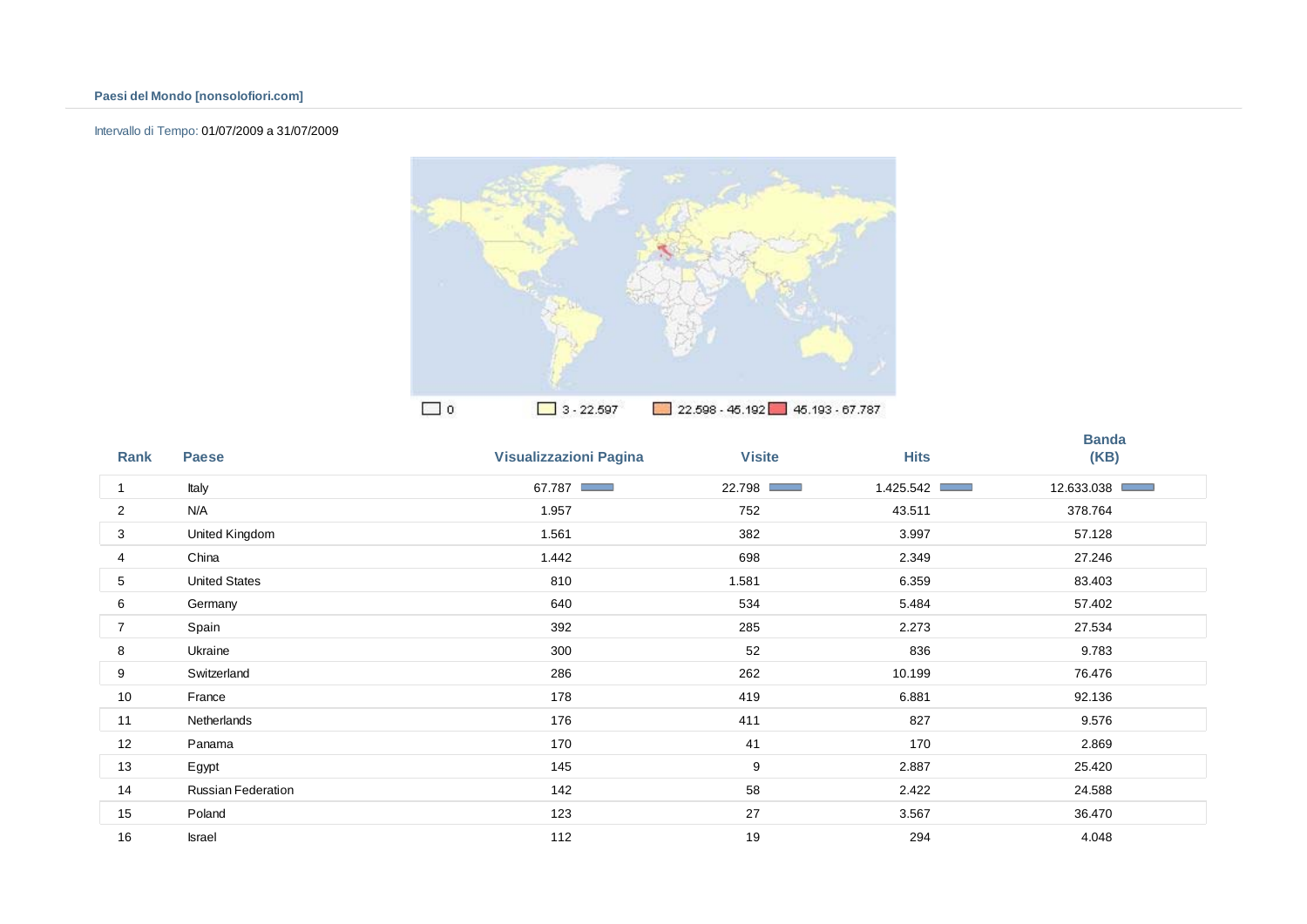| $17$   | Romania                       | 92               | 58                        | 761     | 8.942  |
|--------|-------------------------------|------------------|---------------------------|---------|--------|
| 18     | Moldova, Republic of          | 87               | 21                        | 103     | 1.825  |
| 19     | Serbia                        | 52               | 218                       | 1.227   | 6.613  |
| $20\,$ | Canada                        | 42               | 130                       | 1.472   | 15.815 |
| 21     | Holy See (Vatican City State) | 40               | $\boldsymbol{7}$          | 942     | 8.157  |
| 22     | Belgium                       | 39               | 50                        | 1.606   | 16.800 |
| 23     | San Marino                    | 37               | 14                        | 1.288   | 11.276 |
| 24     | <b>Brazil</b>                 | 35               | 100                       | 912     | 12.932 |
| $25\,$ | Japan                         | 32               | 14                        | 428     | 3.487  |
| 26     | Czech Republic                | 27               | $10$                      | 1.164   | 16.470 |
| 27     | Mexico                        | 23               | 31                        | 657     | 7.371  |
| 28     | Costa Rica                    | 15               | $\ensuremath{\mathsf{3}}$ | 15      | 235    |
| 29     | India                         | 12               | $\,6$                     | 234     | 2.372  |
| 30     | Greece                        | 12               | 234                       | 758     | 4.962  |
| 31     | Portugal                      | $12$             | 11                        | 200     | 1.606  |
| 32     | Austria                       | 10               | 26                        | 84      | 575    |
| 33     | Ireland                       | $10$             | 19                        | 135     | 1.199  |
| 34     | Turkey                        | $\boldsymbol{9}$ | 34                        | 439     | 4.891  |
| $35\,$ | Tunisia                       | $\bf 8$          | $\overline{\mathbf{4}}$   | 385     | 4.538  |
| 36     | Latvia                        | $\bf 8$          | $\,$ 5 $\,$               | 295     | 3.008  |
| $37\,$ | Taiwan                        | $\bf 8$          | 8                         | $\bf 8$ | $10$   |
| 38     | Slovakia                      | $\overline{7}$   | 4                         | 304     | 3.491  |
| 39     | Norway                        | $\,6\,$          | $\boldsymbol{9}$          | 207     | 2.547  |
| 40     | Sweden                        | $\,6\,$          | 64                        | 524     | 5.266  |
| 41     | Philippines                   | $\,6\,$          | 6                         | 9       | 143    |
| 42     | <b>Bulgaria</b>               | $\sqrt{5}$       | 16                        | 470     | 4.800  |
| $43\,$ | Belarus                       | $\sqrt{5}$       | $\overline{7}$            | 142     | 1.406  |
| 44     | Argentina                     | $\sqrt{5}$       | 136                       | 412     | 6.181  |
| 45     | Thailand                      | $\sqrt{5}$       | 13                        | 144     | 2.407  |
| 46     | Malta                         | $\sqrt{4}$       | $\boldsymbol{9}$          | 271     | 5.319  |
| 47     | Australia                     | $\overline{4}$   | 24                        | 28      | 632    |
| 48     | Venezuela                     | 4                | 54                        | 201     | 2.016  |
| 49     | Albania                       | $\overline{4}$   | 218                       | 755     | 5.381  |
| 50     | Senegal                       | $\mathbf{3}$     | $\overline{c}$            | 75      | 626    |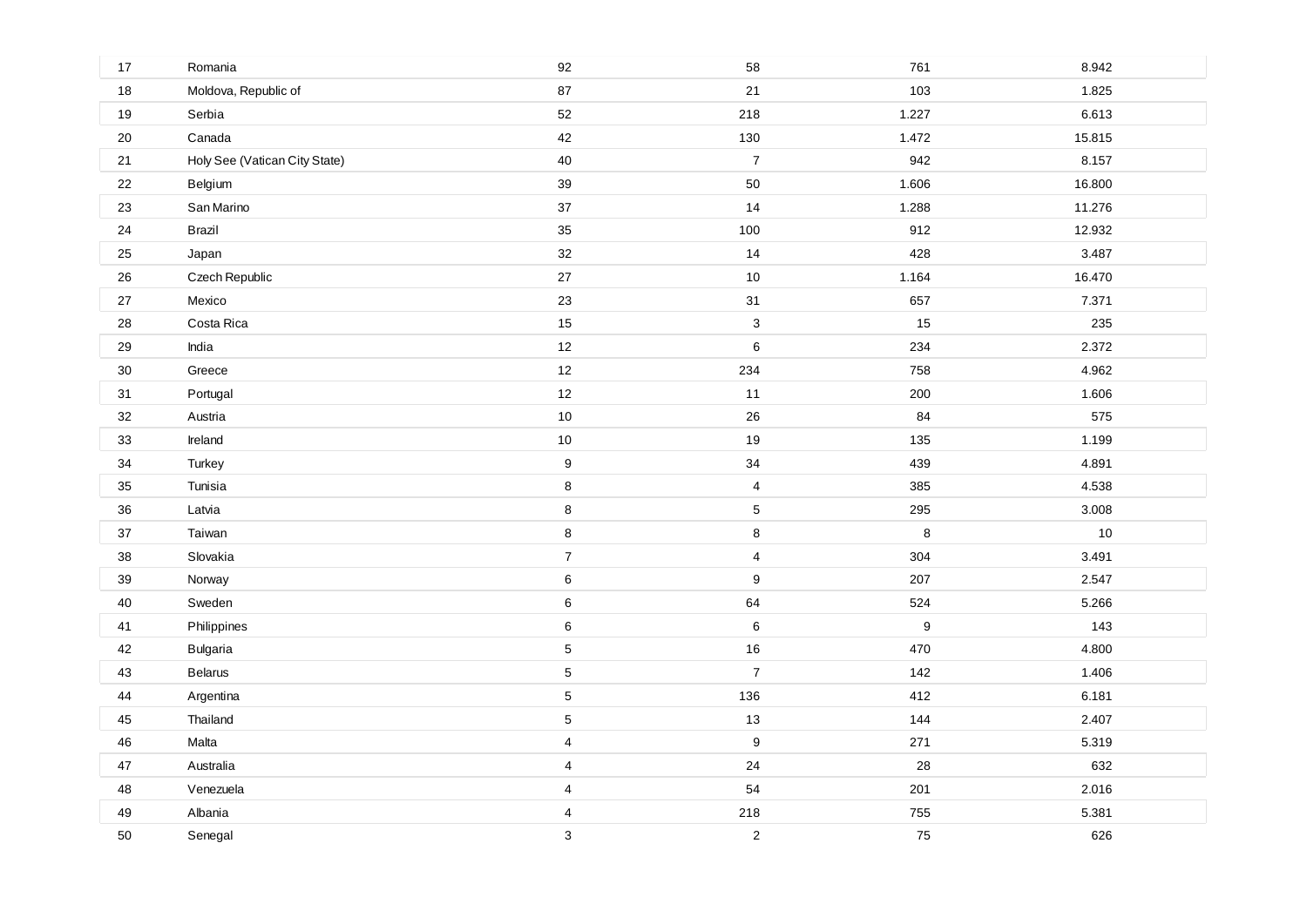| Altri Elementi (36) | $\sim$<br>-- | $\sim$ $\sim$ $-$<br>307 | .200     | 19.292             |  |
|---------------------|--------------|--------------------------|----------|--------------------|--|
| Totale(i)           | 76.917       | 30.200                   | .535.453 | 700<br>170<br>30.4 |  |
| Media(e)            | 894          | 35                       | 7.854    | 159.750            |  |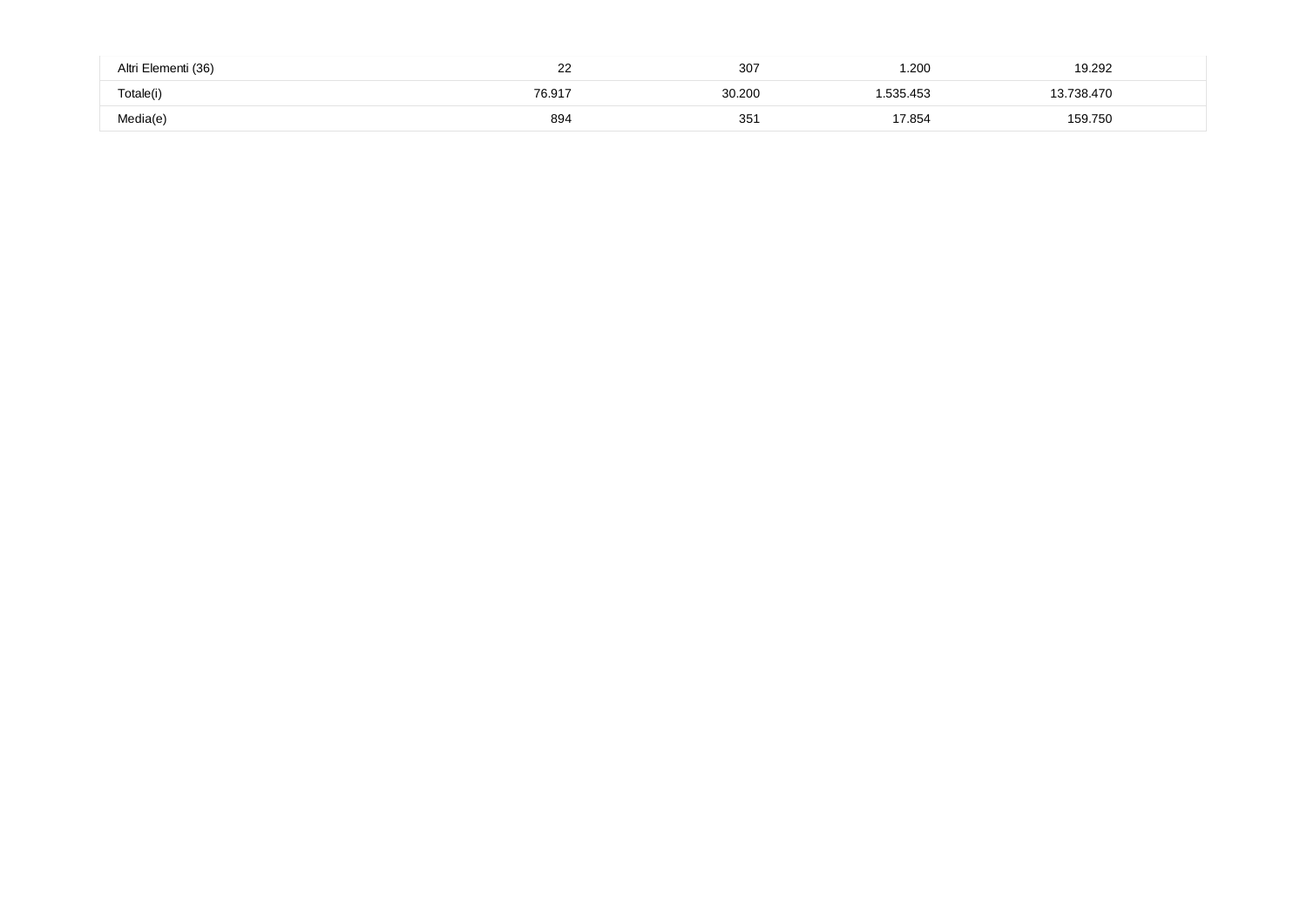## Intervallo di Tempo: 01/08/2009 a 31/08/2009



| Rank           | <b>Paese</b>              | <b>Visualizzazioni Pagina</b> | <b>Visite</b> | <b>Hits</b> | <b>Banda</b><br>(KB) |
|----------------|---------------------------|-------------------------------|---------------|-------------|----------------------|
| 1              | Italy                     | 48.858 ■                      | 23.479        | 1.244.138   | 11.764.952 ■         |
| 2              | China                     | 2.542                         | 943           | 3.819       | 63.669               |
| 3              | N/A                       | 2.052                         | 986           | 48.450      | 464.668              |
| 4              | <b>United States</b>      | 1.615                         | 2.689         | 6.883       | 116.949              |
| 5              | United Kingdom            | 868                           | 285           | 5.336       | 61.781               |
| 6              | Germany                   | 517                           | 305           | 4.164       | 46.919               |
| $\overline{7}$ | Switzerland               | 216                           | 384           | 9.274       | 96.051               |
| 8              | <b>Russian Federation</b> | 159                           | 94            | 1.132       | 12.197               |
| 9              | Ukraine                   | 155                           | 45            | 1.533       | 15.845               |
| 10             | Spain                     | 126                           | 126           | 5.413       | 56.607               |
| 11             | Brazil                    | 112                           | 100           | 2.270       | 23.402               |
| 12             | France                    | 103                           | 449           | 3.239       | 44.905               |
| 13             | Israel                    | 85                            | 20            | 410         | 5.113                |
| 14             | Moldova, Republic of      | 82                            | 6             | 1.574       | 18.061               |
| 15             | Saudi Arabia              | 76                            | 75            | 658         | 4.582                |
| 16             | Romania                   | 75                            | 51            | 870         | 10.535               |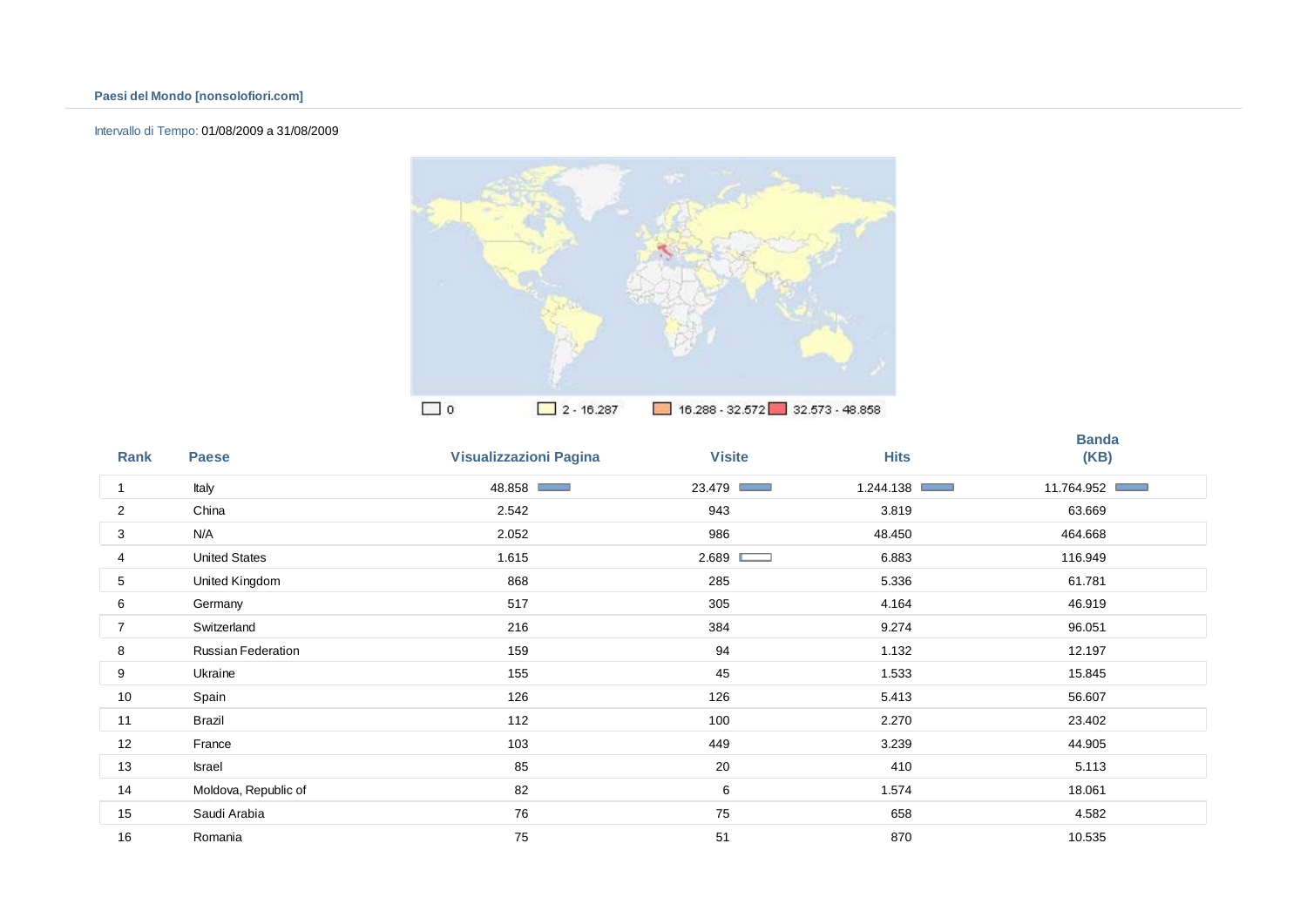| 17     | Netherlands        | $71$             | 269              | 341            | 3.218        |
|--------|--------------------|------------------|------------------|----------------|--------------|
| 18     | Poland             | 58               | 28               | 1.495          | 14.803       |
| $19$   | Slovenia           | 52               | 22               | 2.607          | 28.738       |
| 20     | San Marino         | 40               | $\boldsymbol{7}$ | 1.957          | 15.772       |
| 21     | Turkey             | 34               | 35               | 1.206          | 11.740       |
| 22     | Czech Republic     | 25               | 17               | 904            | 9.031        |
| 23     | Mexico             | 22               | 32               | 45             | 554          |
| 24     | Canada             | 18               | 211              | 546            | 3.592        |
| 25     | Uzbekistan         | 18               | $\,6$            | 276            | 1.568        |
| 26     | Peru               | 16               | $21$             | 625            | 6.061        |
| 27     | Austria            | 15               | 25               | 39             | 190          |
| 28     | Costa Rica         | 15               | $\mathbf{3}$     | 15             | 235          |
| 29     | Ireland            | 11               | 16               | 16             | 88           |
| $30\,$ | India              | $\boldsymbol{9}$ | 15               | 23             | 324          |
| 31     | Angola             | 8                | $11$             | 11             | 278          |
| 32     | Colombia           | 8                | $\boldsymbol{7}$ | 11             | 61           |
| 33     | Korea, Republic of | 8                | $\overline{7}$   | $11$           | 225          |
| 34     | Belgium            | 8                | 18               | 292            | 5.171        |
| 35     | Serbia             | 8                | $\boldsymbol{7}$ | 80             | 3.741        |
| 36     | Malta              | $\overline{7}$   | $30\,$           | 179            | 1.753        |
| 37     | Jordan             | $\overline{7}$   | $\overline{7}$   | $\overline{7}$ | 198          |
| $38\,$ | Thailand           | $\overline{7}$   | 11               | 403            | 4.697        |
| 39     | Venezuela          | $\overline{7}$   | 18               | 298            | 1.636        |
| 40     | Haiti              | 6                | $\overline{2}$   | 252            | 3.143        |
| 41     | Slovakia           | $\mathbf 5$      | $\overline{4}$   | $\mathbf 5$    | 34           |
| 42     | Singapore          | $\overline{5}$   | $\sqrt{5}$       | 210            | 3.147        |
| 43     | Indonesia          | $\overline{4}$   | $\bf 8$          | $\,8\,$        | 173          |
| 44     | Lithuania          | $\mathbf{3}$     | $\mathbf{1}$     | 134            | 1.526        |
| 45     | Denmark            | $\mathbf{3}$     | 12               | 131            | 1.368        |
| 46     | Sweden             | $\mathbf{3}$     | 40               | 52             | 669          |
| 47     | Hong Kong          | $\mathbf{3}$     | $\overline{4}$   | 320            | 3.247        |
| 48     | New Caledonia      | $\overline{2}$   | $\overline{2}$   | $\sqrt{2}$     | $\mathbf{3}$ |
| 49     | Ecuador            | $\overline{2}$   | $\overline{c}$   | $\mathbf 2$    | 57           |
| 50     | Australia          | 2                | 24               | 223            | 4.270        |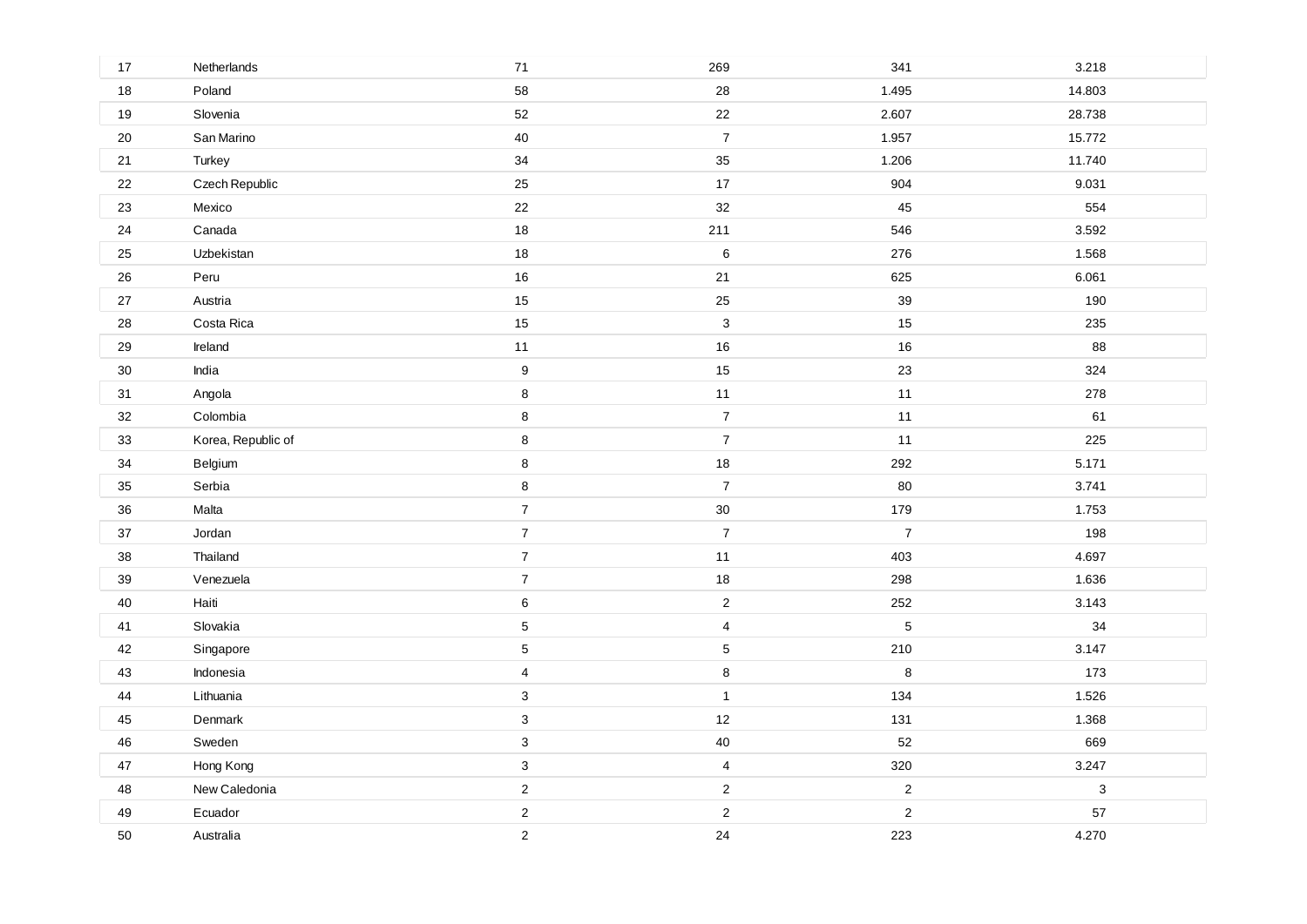| Altri Elementi (38) | 40<br>. ت | 334    | 966      | 4.321   |
|---------------------|-----------|--------|----------|---------|
| Totale(i)           | 58.164    | 31.298 | .352.855 | .863    |
| Media(e)            | 660       | -35t   | 5.373    | 147.180 |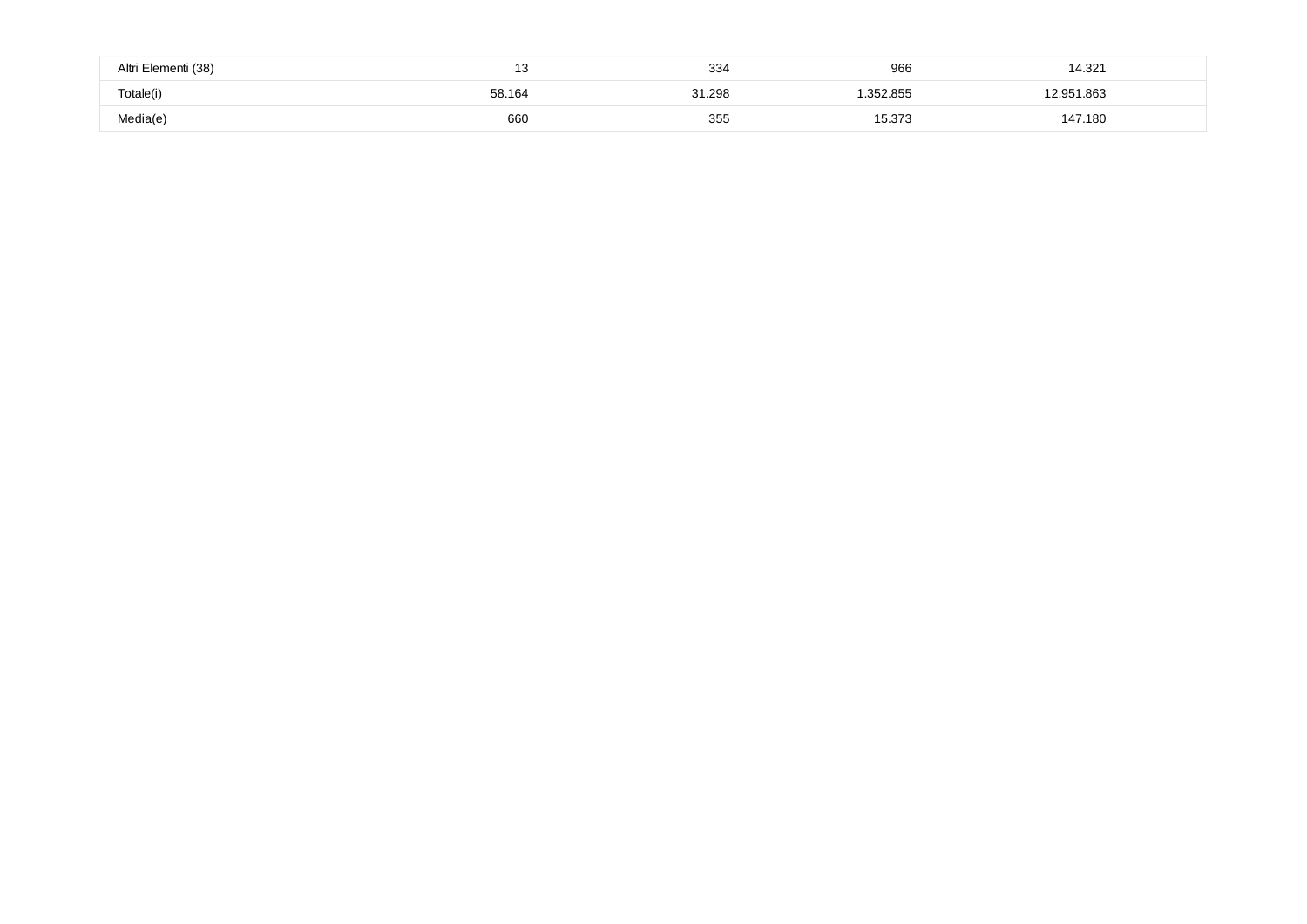## Intervallo di Tempo: 01/09/2009 a 30/09/2009



| Rank           | <b>Paese</b>         | <b>Visualizzazioni Pagina</b> | <b>Visite</b>             | <b>Hits</b> | <b>Banda</b><br>(KB) |
|----------------|----------------------|-------------------------------|---------------------------|-------------|----------------------|
| $\mathbf{1}$   | Italy                | 71.188                        | 28.593<br><b>Contract</b> | 1.966.233   | 18.506.816           |
| 2              | N/A                  | 2.747                         | 1.313                     | 73.679      | 743.397              |
| 3              | <b>United States</b> | 2.586                         | 2.080                     | 14.895      | 206.080              |
| 4              | China                | 1.546                         | 842                       | 2.300       | 39.126               |
| 5              | Germany              | 478                           | 255                       | 6.959       | 70.403               |
| 6              | United Kingdom       | 355                           | 221                       | 5.729       | 69.164               |
| $\overline{7}$ | Switzerland          | 264                           | 273                       | 9.840       | 104.407              |
| 8              | Russian Federation   | 159                           | 125                       | 4.117       | 35.626               |
| 9              | France               | 135                           | 392                       | 3.294       | 55.742               |
| 10             | Ukraine              | 133                           | 34                        | 491         | 5.228                |
| 11             | Argentina            | 104                           | 181                       | 4.304       | 52.558               |
| 12             | Luxembourg           | 94                            | 19                        | 2.122       | 18.136               |
| 13             | Spain                | 92                            | 177                       | 3.829       | 54.023               |
| 14             | Romania              | 85                            | 38                        | 1.935       | 22.135               |
| 15             | Israel               | 81                            | 20                        | 90          | 1.394                |
| 16             | Belgium              | 67                            | 53                        | 2.359       | 42.80                |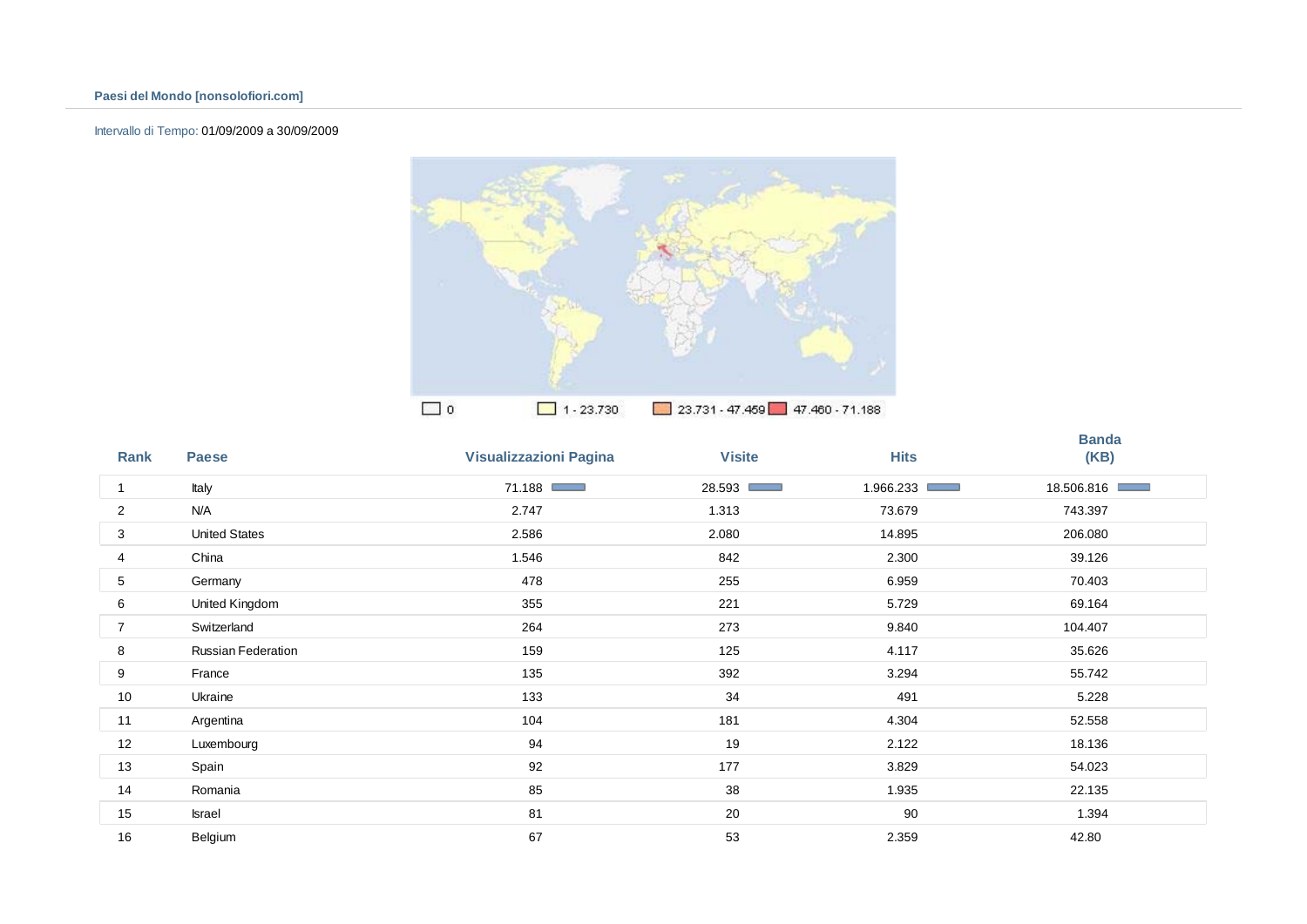| 17     | Chile                     | 65                      | 24             | 2.107          | 22.729       |
|--------|---------------------------|-------------------------|----------------|----------------|--------------|
| 18     | Moldova, Republic of      | 64                      | 8              | 64             | 918          |
| $19$   | Australia                 | 57                      | 31             | 878            | 15.597       |
| 20     | Canada                    | 47                      | 273            | 1.199          | 10.485       |
| 21     | Poland                    | 45                      | 46             | 1.443          | 14.713       |
| 22     | Saudi Arabia              | 43                      | 24             | 998            | 10.133       |
| 23     | <b>Brazil</b>             | 42                      | 255            | 3.510          | 49.091       |
| 24     | Satellite Provider        | 42                      | 11             | 1.441          | 12.430       |
| 25     | Ireland                   | 36                      | 24             | 850            | 7.688        |
| 26     | Albania                   | 33                      | 13             | 960            | 11.753       |
| $27\,$ | Serbia                    | 25                      | 21             | 49             | 615          |
| 28     | San Marino                | 25                      | $\bf 8$        | 745            | 9.703        |
| 29     | Czech Republic            | 21                      | 11             | 28             | 664          |
| $30\,$ | Korea, Republic of        | 17                      | 12             | 302            | 3.385        |
| 31     | Iran, Islamic Republic of | $17\,$                  | 6              | 548            | 6.899        |
| 32     | Croatia                   | 15                      | 8              | 823            | 9.119        |
| 33     | United Arab Emirates      | 14                      | 6              | 340            | 3.395        |
| 34     | Austria                   | $10$                    | 44             | 101            | 863          |
| 35     | Greece                    | $10$                    | $\overline{4}$ | 81             | 821          |
| 36     | Turkey                    | $\boldsymbol{9}$        | 40             | 884            | 6.969        |
| 37     | Lithuania                 | $\bf 8$                 | $\mathbf{1}$   | 379            | 2.698        |
| 38     | Slovakia                  | $\bf 8$                 | 4              | $\bf 8$        | 122          |
| 39     | Cote D'Ivoire             | $\overline{7}$          | $\mathbf{3}$   | 12             | 257          |
| 40     | <b>Bulgaria</b>           | $\overline{\mathbf{4}}$ | $10$           | 10             | 165          |
| 41     | Venezuela                 | $\overline{4}$          | $10$           | 162            | 1.753        |
| 42     | Portugal                  | $\overline{\mathbf{4}}$ | 14             | 302            | 5.353        |
| 43     | Egypt                     | 3                       | 6              | 79             | 828          |
| 44     | Norway                    | 3                       | 11             | 11             | 141          |
| 45     | Vietnam                   | $\overline{c}$          | $\mathbf 2$    | $\mathbf 2$    | $\mathbf{3}$ |
| 46     | Hong Kong                 | $\overline{c}$          | $\overline{c}$ | $\overline{c}$ | $\pmb{0}$    |
| 47     | Sweden                    | $\overline{\mathbf{c}}$ | $17$           | 248            | 2.603        |
| 48     | Thailand                  | $\overline{c}$          | 3              | 223            | 2.379        |
| 49     | Kazakstan                 | $\overline{c}$          | $\overline{c}$ | 4              | 36           |
| 50     | Nigeria                   | $\mathbf{1}$            | 4              | 47             | 3.           |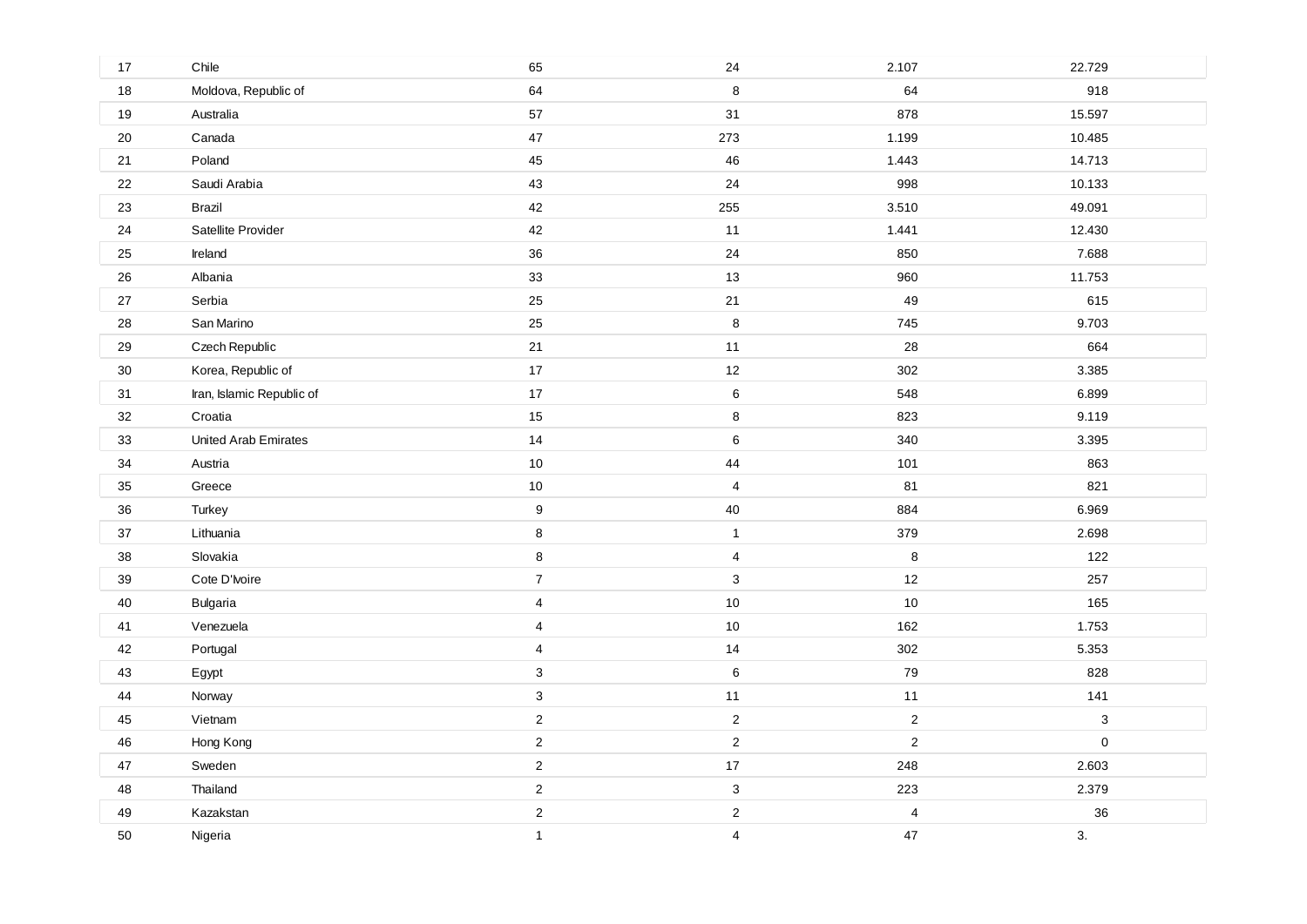| Altri Elementi (31) |        | 34 <sup>′</sup> | 1.004     | 21.856     |  |
|---------------------|--------|-----------------|-----------|------------|--|
| Totale(i)           | 80.804 | 35.915          | 2.122.020 | 20.266.820 |  |
| Media(e)            | 997    | 443             | 26.197    | 250.208    |  |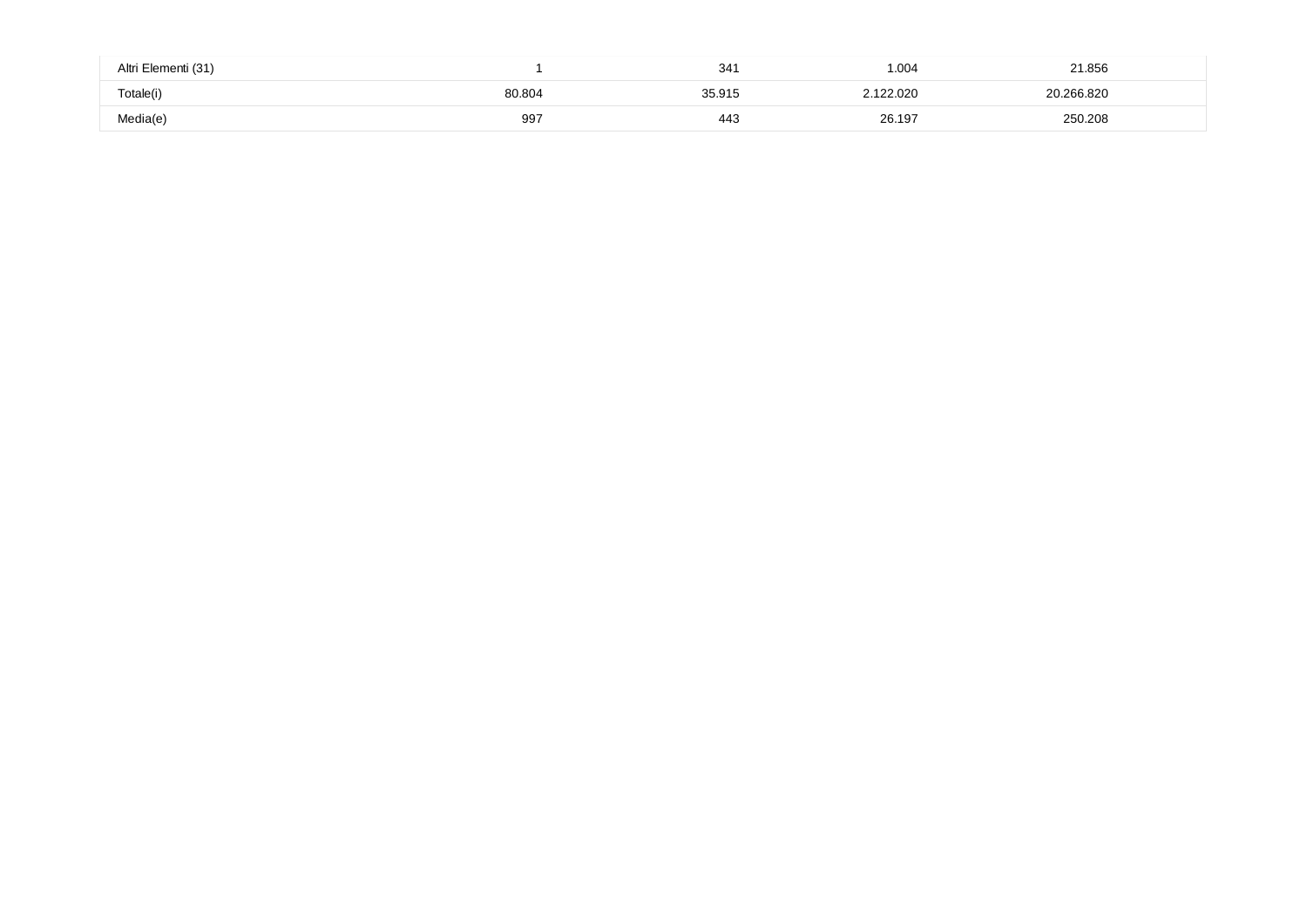## Intervallo di Tempo: 01/10/2009 a 31/10/2009



| Rank           | <b>Paese</b>         | <b>Visualizzazioni Pagina</b> | <b>Visite</b> | <b>Hits</b> | <b>Banda</b><br>(KB) |
|----------------|----------------------|-------------------------------|---------------|-------------|----------------------|
| 1              | Italy                | 70.085 ■                      | 39.424        | 1.957.228   | 19.027.097           |
| 2              | N/A                  | 4.702                         | 2.111         | 93.000      | 1.112.877            |
| 3              | <b>United States</b> | 4.119                         | 3.704         | 18.785      | 310.091              |
| 4              | China                | 1.403                         | 710           | 1.624       | 33.819               |
| 5              | Germany              | 541                           | 707           | 6.237       | 71.367               |
| 6              | Uruguay              | 385                           | 45            | 3.140       | 28.700               |
| $\overline{7}$ | United Kingdom       | 276                           | 244           | 7.436       | 53.896               |
| 8              | Switzerland          | 217                           | 348           | 8.565       | 69.168               |
| 9              | Ukraine              | 186                           | 59            | 615         | 6.998                |
| 10             | Romania              | 133                           | 92            | 1.543       | 16.286               |
| 11             | Russian Federation   | 129                           | 105           | 1.755       | 19.009               |
| 12             | France               | 129                           | 6.199         | 10.819      | 157.437              |
| 13             | Spain                | 114                           | 822           | 4.758       | 38.161               |
| 14             | Israel               | 111                           | 53            | 626         | 7.542                |
| 15             | Brazil               | 97                            | 319           | 3.896       | 34.590               |
| 16             | <b>Netherlands</b>   | 84                            | 564           | 2.979       | 31.22                |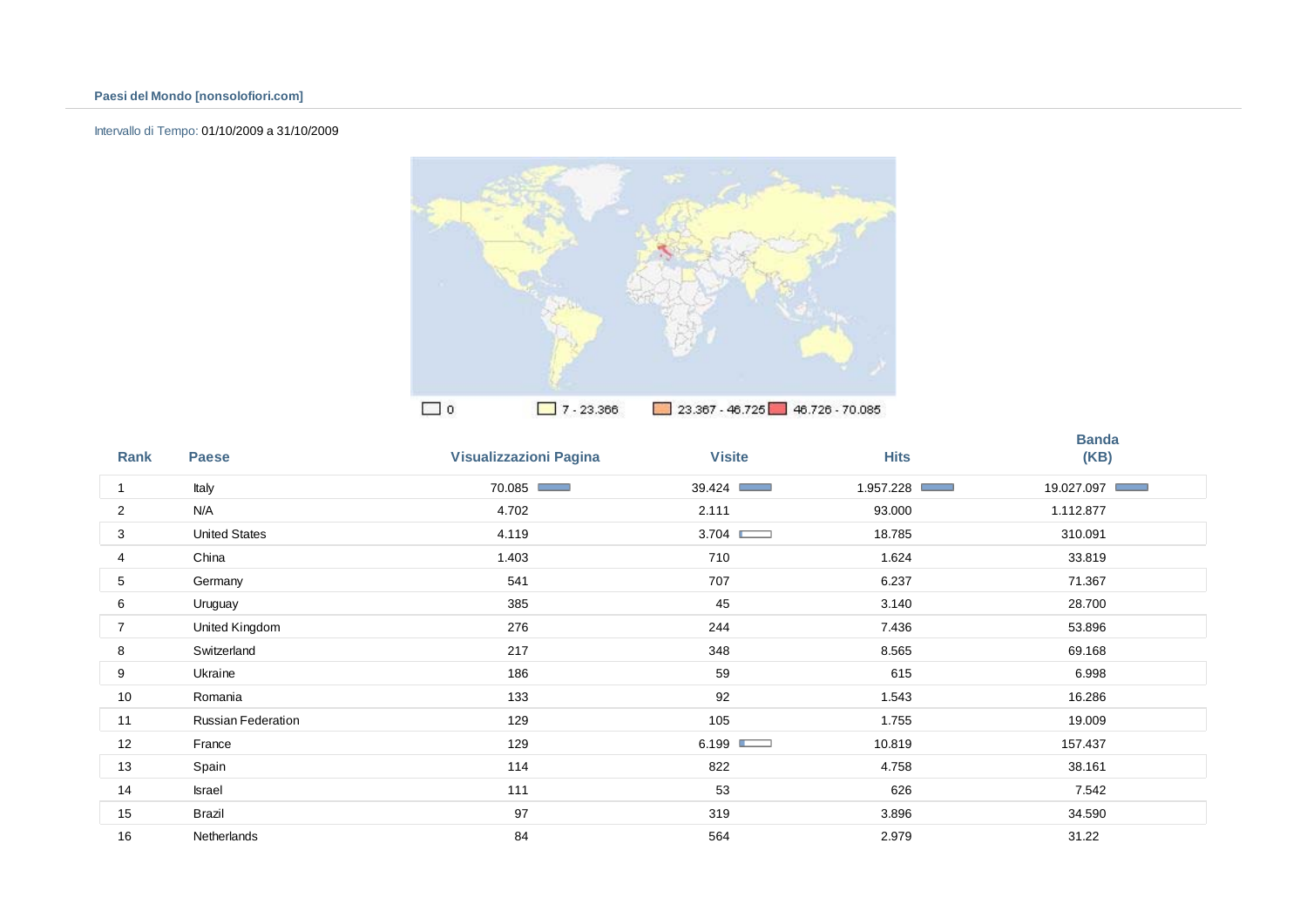| 17     | Panama               | 80               | 19                      | 80    | 1.322  |
|--------|----------------------|------------------|-------------------------|-------|--------|
| 18     | San Marino           | 70               | 15                      | 2.087 | 20.156 |
| $19$   | Satellite Provider   | 67               | 12                      | 2.799 | 29.537 |
| 20     | Finland              | 61               | 46                      | 126   | 5.660  |
| 21     | Slovenia             | 54               | 25                      | 1.717 | 24.971 |
| 22     | Egypt                | 46               | 16                      | 1.858 | 20.220 |
| 23     | Mexico               | 42               | 67                      | 273   | 4.670  |
| 24     | Albania              | 42               | 13                      | 459   | 5.348  |
| 25     | Turkey               | 38               | 87                      | 1.088 | 11.312 |
| 26     | Sweden               | 34               | 237                     | 1.301 | 14.193 |
| 27     | Poland               | 33               | 108                     | 1.309 | 22.481 |
| 28     | Croatia              | 32               | 21                      | 1.250 | 16.921 |
| 29     | Czech Republic       | 29               | 37                      | 1.123 | 11.350 |
| 30     | Argentina            | 26               | 317                     | 1.318 | 16.811 |
| 31     | Ireland              | 26               | 21                      | 455   | 2.085  |
| 32     | Georgia              | 25               | 11                      | 722   | 8.543  |
| 33     | Portugal             | 24               | 51                      | 1.240 | 13.555 |
| 34     | Canada               | 22               | 611                     | 1.402 | 14.679 |
| 35     | Greece               | 21               | 51                      | 861   | 7.862  |
| 36     | Hungary              | 16               | 180                     | 539   | 5.331  |
| $37\,$ | Norway               | 16               | 13                      | 549   | 5.507  |
| 38     | Austria              | 15               | $47\,$                  | 588   | 5.130  |
| 39     | Korea, Republic of   | 13               | $\,6\,$                 | 16    | 303    |
| 40     | Chile                | 13               | 46                      | 758   | 9.600  |
| 41     | Netherlands Antilles | 12               | $\overline{\mathbf{4}}$ | 12    | 298    |
| 42     | Australia            | 12               | 348                     | 871   | 11.723 |
| 43     | Tunisia              | 11               | 14                      | 442   | 4.859  |
| 44     | Belgium              | 11               | 591                     | 1.349 | 17.426 |
| 45     | Moldova, Republic of | 10               | 13                      | 281   | 3.075  |
| 46     | Taiwan               | 10               | 14                      | 27    | 376    |
| 47     | Reunion              | $\boldsymbol{9}$ | 15                      | 184   | 1.089  |
| 48     | India                | $\overline{7}$   | 57                      | 578   | 7.496  |
| 49     | Morocco              | $\overline{7}$   | 33                      | 130   | 2.632  |
| 50     | Thailand             | $\overline{7}$   | 110                     | 254   | 4.863  |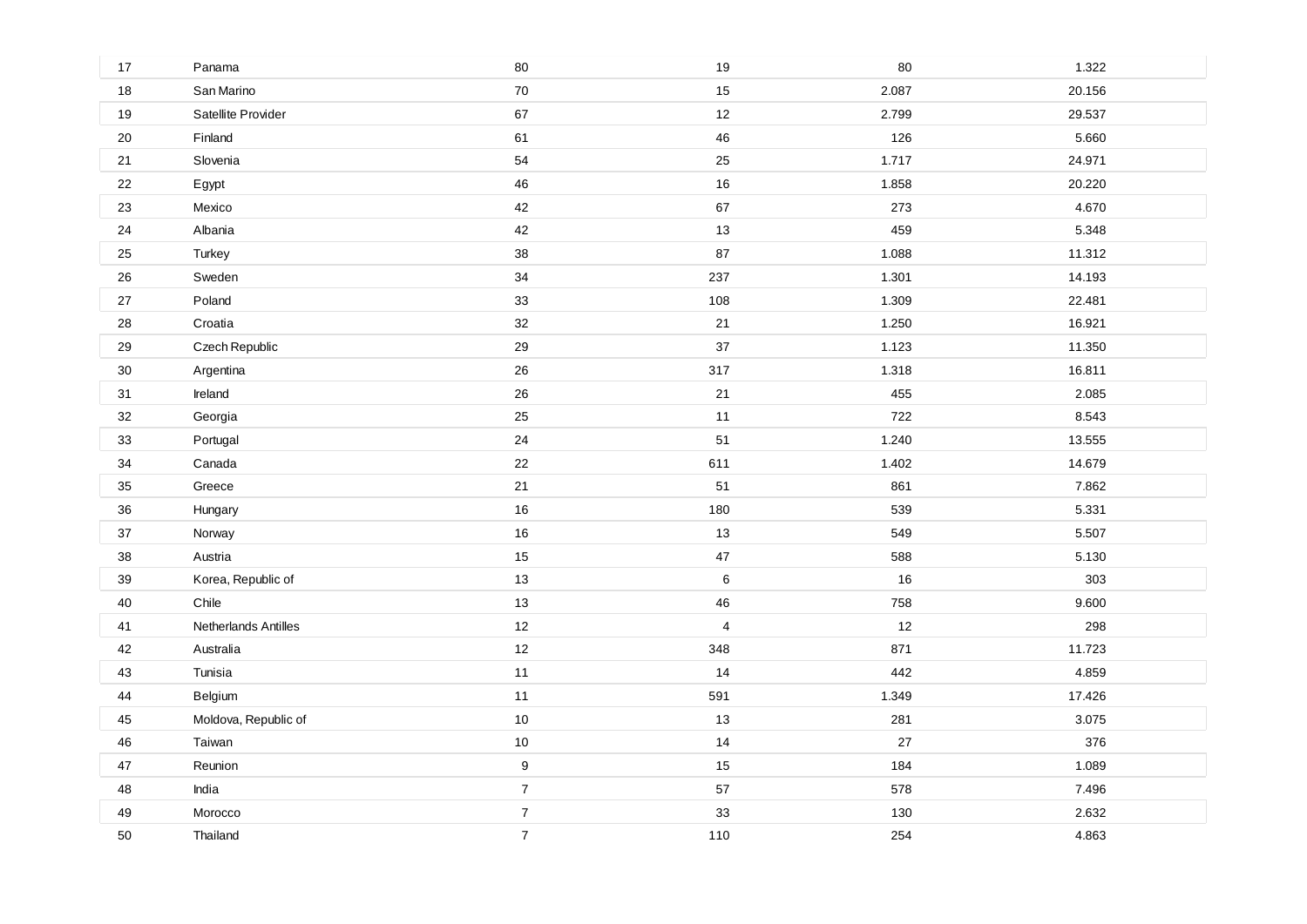| Altri Elementi (49) | 58     | 764    | 207<br>2.071 | 29.399   |
|---------------------|--------|--------|--------------|----------|
| Totale(i)           | 83.710 | 59.526 | .153.123     | .379.036 |
| Media(e)            | 845    | 601    | 21.748       | 215.950  |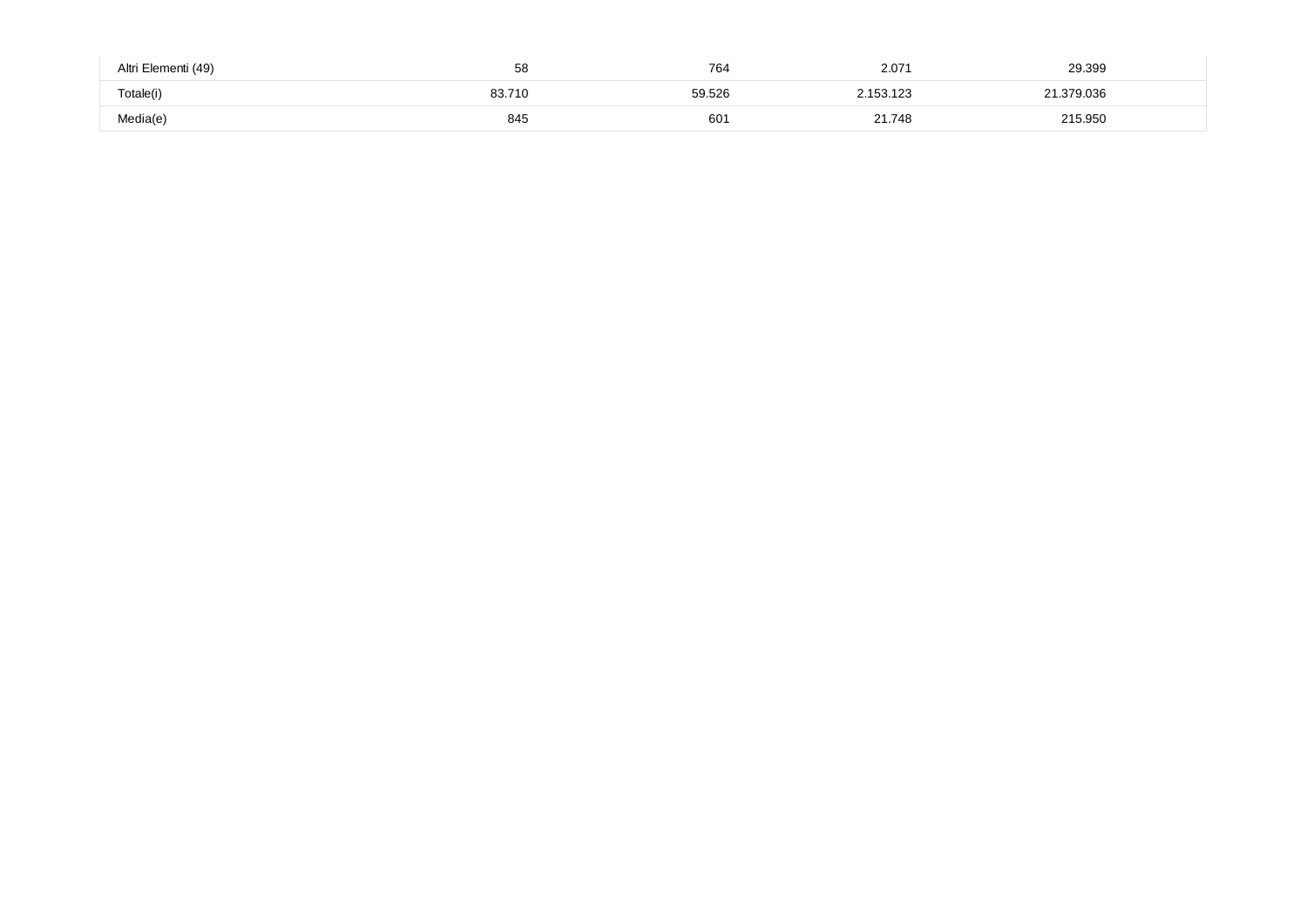## Intervallo di Tempo: 01/11/2009 a 30/11/2009



| Rank           | <b>Paese</b>         | <b>Visualizzazioni Pagina</b> | <b>Visite</b> | <b>Hits</b>               | <b>Banda</b><br>(KB) |
|----------------|----------------------|-------------------------------|---------------|---------------------------|----------------------|
| 1              | Italy                | 92.160                        | 53.444        | 2.873.287<br><b>STATE</b> | 28.227.159           |
| $\overline{2}$ | N/A                  | 5.970                         | 3.156         | 162.861                   | 1.623.331            |
| 3              | <b>United States</b> | 2.460                         | 2.357         | 10.337                    | 156.468              |
| 4              | China                | 709                           | 541           | 750                       | 13.435               |
| 5              | Germany              | 384                           | 1.201         | 8.749                     | 99.290               |
| 6              | United Kingdom       | 339                           | 226           | 5.841                     | 68.644               |
| 7              | Ukraine              | 244                           | 48            | 1.380                     | 15.019               |
| 8              | Switzerland          | 234                           | 415           | 10.185                    | 121.377              |
| 9              | France               | 215                           | 7.783         | 15.289                    | 198.048              |
| 10             | Spain                | 177                           | 743           | 6.751                     | 62.893               |
| 11             | Russian Federation   | 151                           | 97            | 2.468                     | 26.339               |
| 12             | Romania              | 117                           | 97            | 4.964                     | 61.789               |
| 13             | Israel               | 100                           | 38            | 270                       | 3.408                |
| 14             | Greece               | 94                            | 33            | 3.703                     | 46.290               |
| 15             | Brazil               | 90                            | 277           | 2.135                     | 25.024               |
| 16             | Costa Rica           | 86                            | 42            | 458                       | 3.928                |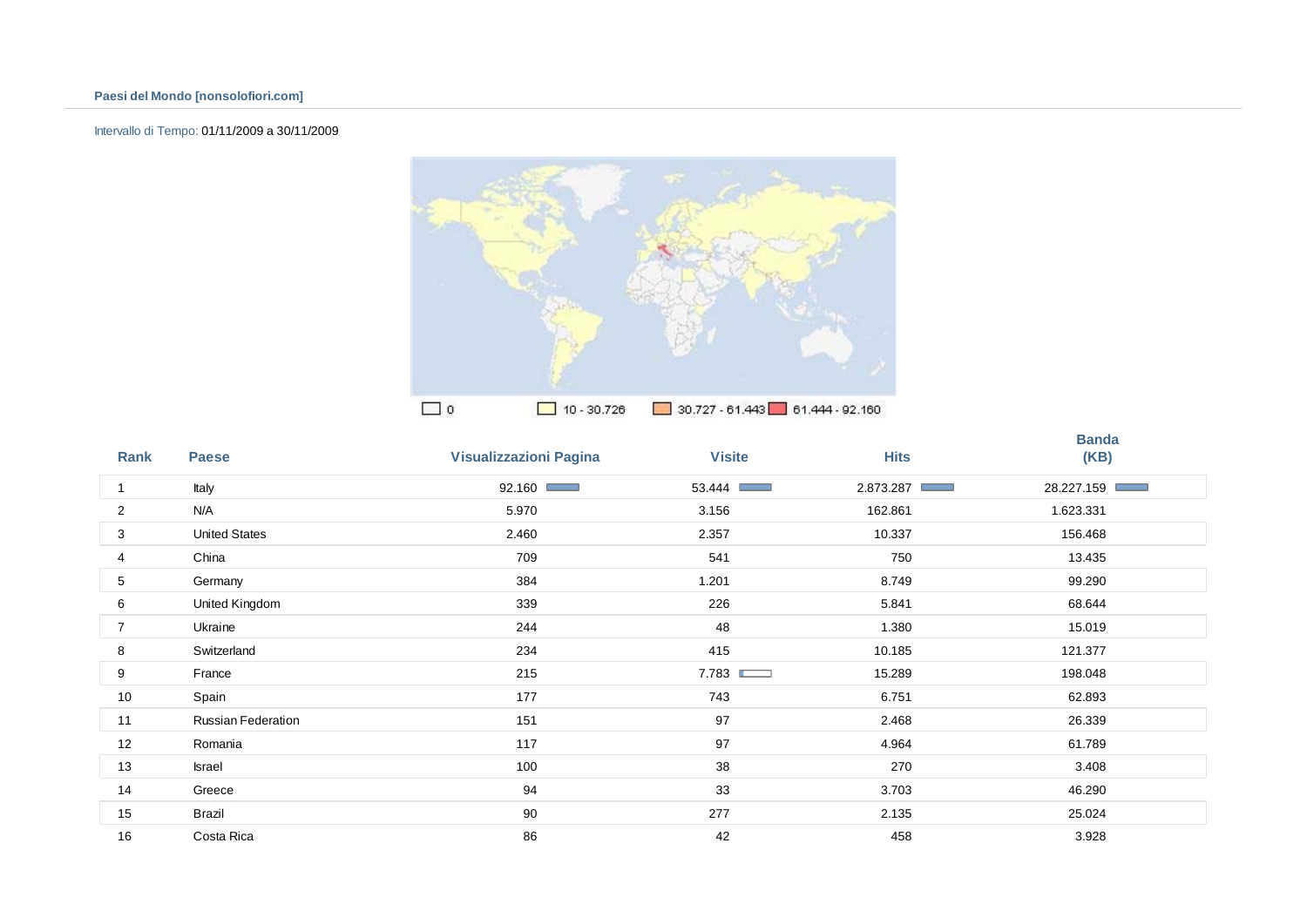| 17     | San Marino           | 82     | 28             | 3.372 | 32.676 |
|--------|----------------------|--------|----------------|-------|--------|
| 18     | India                | 73     | 57             | 112   | 1.852  |
| $19$   | Moldova, Republic of | 72     | $17$           | 81    | 1.672  |
| 20     | Norway               | 71     | 24             | 3.056 | 34.089 |
| 21     | Croatia              | 58     | $20\,$         | 2.210 | 25.144 |
| 22     | Netherlands          | 52     | 441            | 1.954 | 23.944 |
| 23     | Belgium              | 52     | 764            | 2.813 | 32.480 |
| 24     | Hungary              | 49     | 223            | 2.011 | 20.427 |
| 25     | Latvia               | 42     | $12$           | 230   | 2.733  |
| 26     | Finland              | $37\,$ | 23             | 48    | 535    |
| 27     | Panama               | 36     | 11             | 38    | 641    |
| 28     | Poland               | 31     | 41             | 1.626 | 18.462 |
| 29     | Argentina            | 31     | 237            | 1.317 | 15.723 |
| $30\,$ | Czech Republic       | 31     | 55             | 703   | 7.772  |
| 31     | Satellite Provider   | 28     | 15             | 1.101 | 10.982 |
| 32     | Denmark              | 26     | 63             | 556   | 5.838  |
| 33     | Singapore            | 24     | $\bf 8$        | 354   | 3.874  |
| 34     | Portugal             | 20     | 34             | 902   | 7.922  |
| 35     | Luxembourg           | 19     | 20             | 872   | 12.513 |
| 36     | Albania              | 19     | 10             | 251   | 2.004  |
| 37     | Senegal              | 14     | 10             | 450   | 4.669  |
| $38\,$ | Sweden               | 14     | 215            | 616   | 7.136  |
| 39     | Canada               | 14     | 743            | 2.189 | 15.649 |
| 40     | Europe               | 13     | 13             | 547   | 5.733  |
| 41     | Mexico               | 13     | 62             | 487   | 5.768  |
| 42     | Ireland              | 13     | 12             | 195   | 2.018  |
| 43     | Iraq                 | 12     | 8              | 12    | 213    |
| 44     | Reunion              | 12     | $\overline{7}$ | 227   | 1.229  |
| 45     | Kenya                | 12     | $\mathbf{3}$   | 396   | 3.870  |
| 46     | Azerbaijan           | 12     | $\,6\,$        | 12    | 224    |
| 47     | Egypt                | 11     | 12             | 183   | 1.662  |
| 48     | Japan                | 10     | 79             | 182   | 2.632  |
| 49     | Taiwan               | 10     | 8              | 58    | 538    |
| 50     | Estonia              | 10     | 18             | 309   | 6.037  |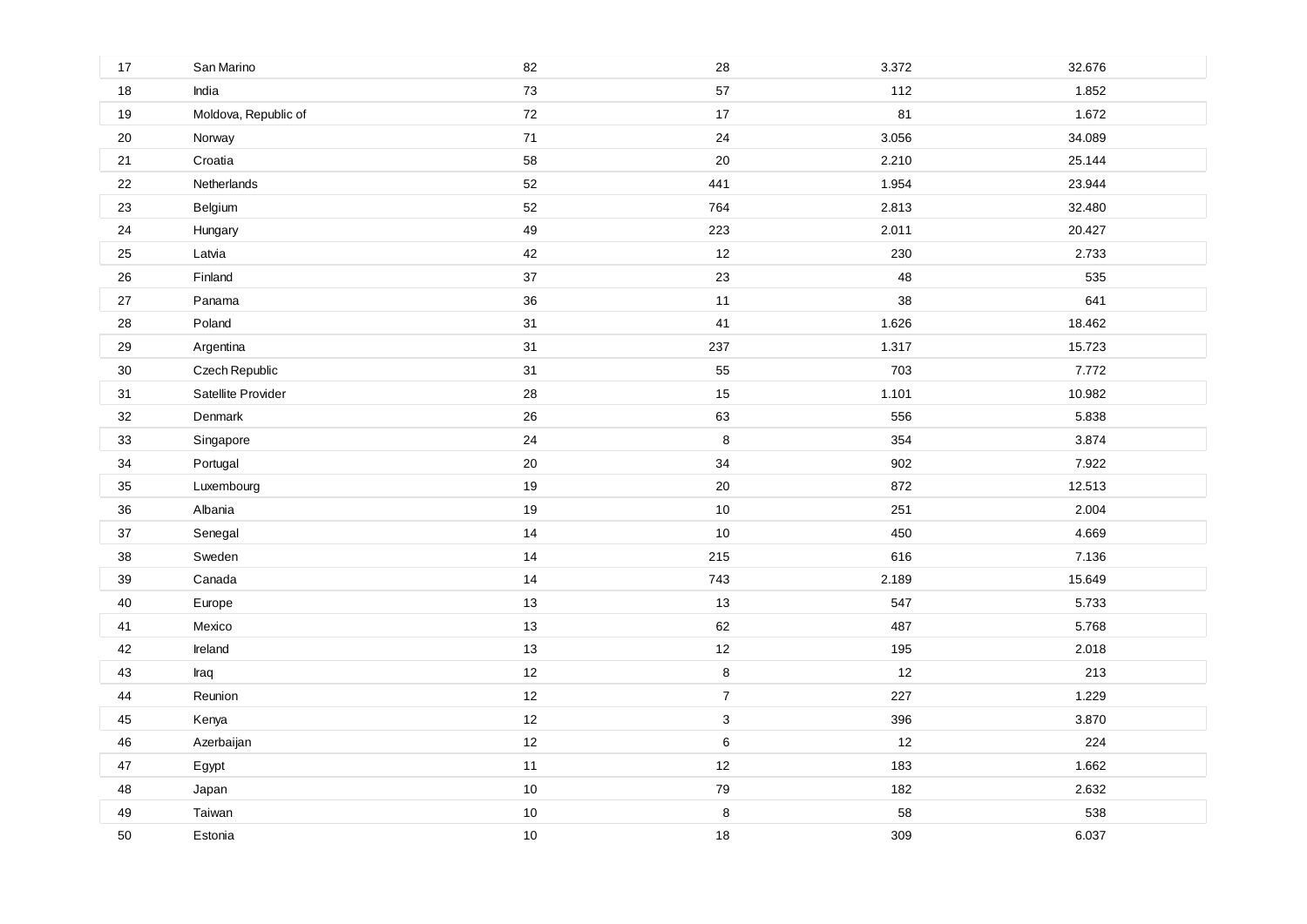| Altri Elementi (51) | 90     | .078   | $\sim$ $\sim$ $\sim$<br>ا ے.ب | 40.483  |
|---------------------|--------|--------|-------------------------------|---------|
| Totale(i)           | 04.643 | 74.875 | 3.142.169                     | 11.583  |
| Media(e)            | 1.036  | 741    | 31.110                        | 308.035 |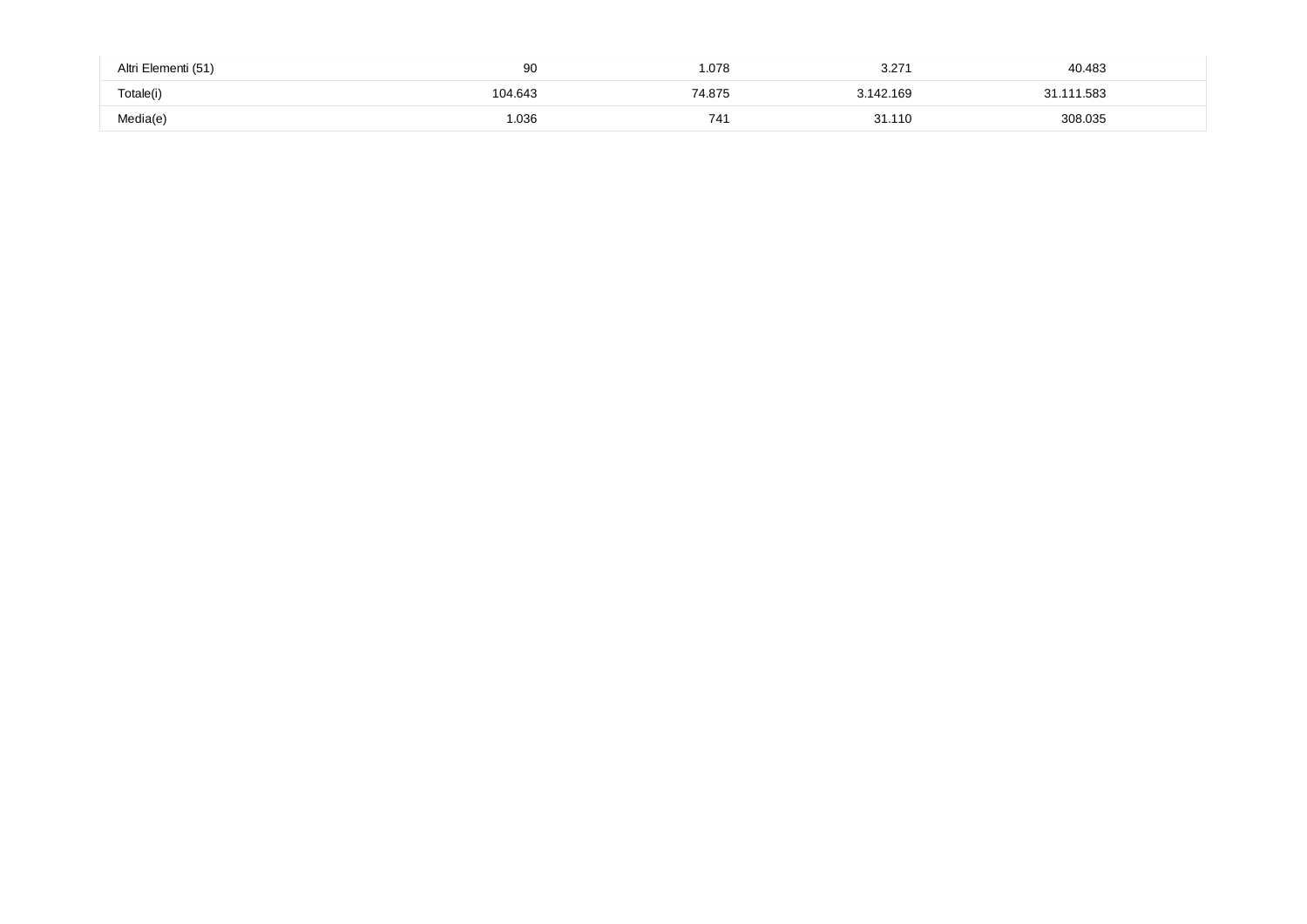## Intervallo di Tempo: 01/12/2009 a 31/12/2009



| Rank           | <b>Paese</b>         | <b>Visualizzazioni Pagina</b> | <b>Visite</b>                                    | <b>Hits</b> | <b>Banda</b><br>(KB) |
|----------------|----------------------|-------------------------------|--------------------------------------------------|-------------|----------------------|
| 1              | Italy                | 75.832                        | 48.570<br><b>COLOR</b>                           | 2.308.876   | 23.111.772           |
| 2              | N/A                  | 5.315                         | 3.814                                            | 149.718     | 1.490.824            |
| 3              | <b>United States</b> | 2.265                         | 2.539                                            | 17.056      | 245.519              |
| 4              | China                | 945                           | 683                                              | 3.628       | 30.469               |
| 5              | Poland               | 612                           | 163                                              | 14.813      | 152.225              |
| 6              | Germany              | 527                           | 1.645                                            | 11.020      | 123.526              |
| $\overline{7}$ | Switzerland          | 339                           | 417                                              | 14.432      | 157.337              |
| 8              | United Kingdom       | 242                           | 210                                              | 4.583       | 55.191               |
| 9              | Ukraine              | 212                           | 60                                               | 816         | 10.217               |
| 10             | Russian Federation   | 202                           | 112                                              | 3.344       | 39.987               |
| 11             | Romania              | 160                           | 105                                              | 4.252       | 50.622               |
| 12             | France               | 156                           | 8.556 $\blacksquare$<br>$\overline{\phantom{0}}$ | 16.213      | 214.277              |
| 13             | Spain                | 124                           | 683                                              | 5.596       | 54.452               |
| 14             | Brazil               | 90                            | 208                                              | 2.054       | 26.243               |
| 15             | Luxembourg           | 88                            | 26                                               | 1.230       | 11.218               |
| 16             | Turkey               | 72                            | 78                                               | 1.577       | 18.931               |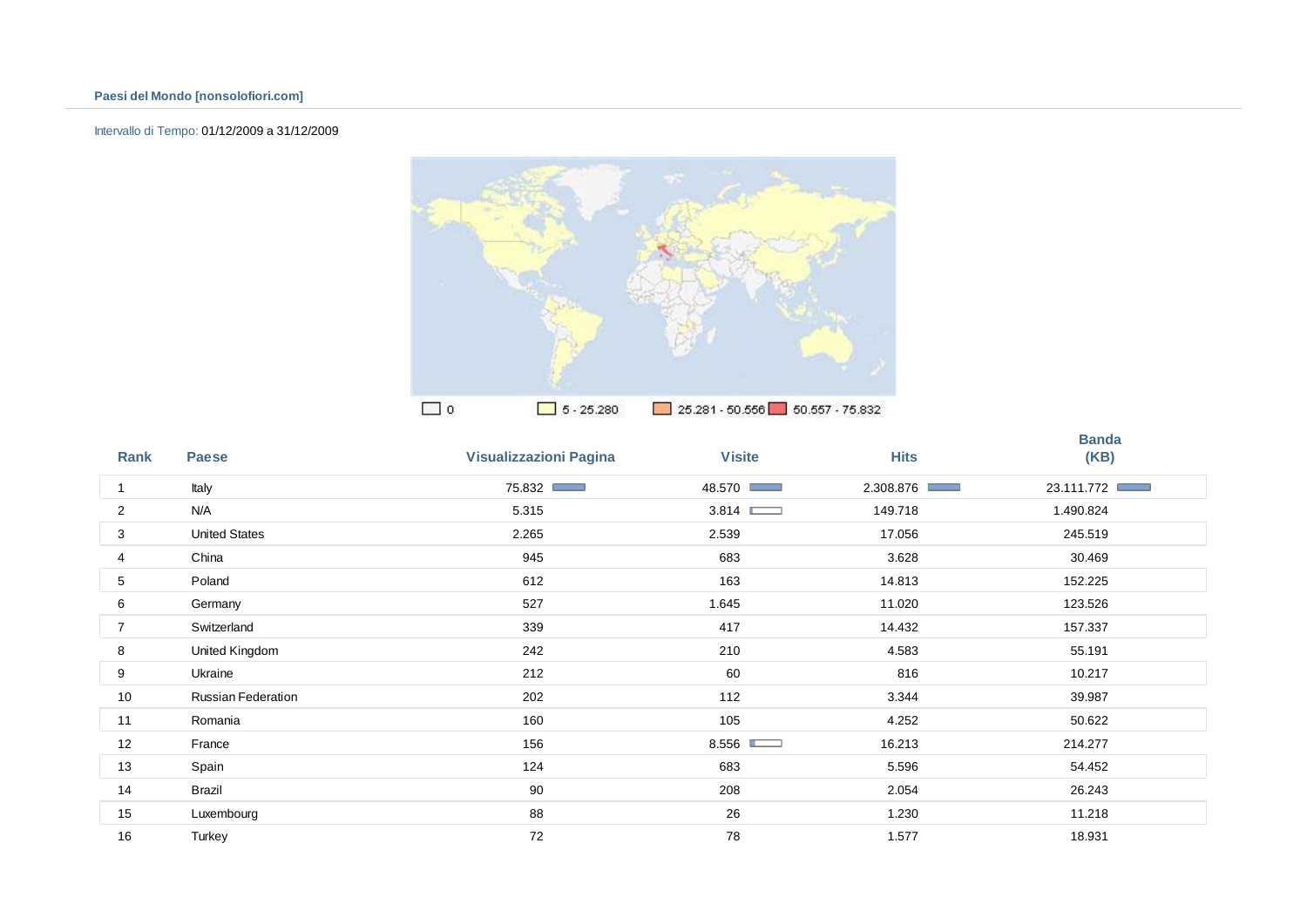| 17     | Costa Rica             | $71$ | 43               | 95     | 1.388  |
|--------|------------------------|------|------------------|--------|--------|
| 18     | Croatia                | 68   | 51               | 2.911  | 40.760 |
| $19$   | Hong Kong              | 65   | 38               | 65     | 1.175  |
| 20     | Netherlands            | 59   | 352              | 1.157  | 13.924 |
| 21     | Korea, Republic of     | 57   | 52               | 111    | 1.595  |
| 22     | Israel                 | 45   | 44               | 288    | 3.257  |
| 23     | Belgium                | 42   | 959              | 3.354  | 42.786 |
| 24     | Canada                 | 37   | 1.226            | 2.602  | 37.619 |
| 25     | Greece                 | 34   | 35               | 1.110  | 12.244 |
| 26     | Argentina              | 33   | 276              | 1.806  | 24.443 |
| 27     | Colombia               | 28   | 21               | 1.148  | 10.657 |
| 28     | San Marino             | 27   | $\boldsymbol{7}$ | 1.092  | 11.301 |
| 29     | Slovenia               | 25   | 23               | 1.468  | 16.860 |
| $30\,$ | Europe                 | 25   | $\boldsymbol{7}$ | 1.197  | 11.735 |
| 31     | Albania                | 24   | 8                | 622    | 7.969  |
| 32     | Denmark                | 23   | 84               | 161    | 3.120  |
| 33     | Libyan Arab Jamahiriya | 21   | 3                | 918    | 10.252 |
| 34     | Zambia                 | 20   | $\overline{c}$   | 526    | 5.110  |
| 35     | <b>Bulgaria</b>        | 19   | 21               | 345    | 3.139  |
| 36     | Australia              | 19   | 248              | 1.356  | 17.677 |
| $37\,$ | Ireland                | 19   | 29               | 29     | 138    |
| 38     | Czech Republic         | 18   | 57               | 328    | 3.786  |
| $39\,$ | Finland                | 17   | 13               | 118    | 1.353  |
| 40     | Taiwan                 | 15   | 25               | $30\,$ | 371    |
| 41     | Satellite Provider     | 13   | 8                | 624    | 6.411  |
| 42     | Azerbaijan             | 13   | $\overline{7}$   | 117    | 1.030  |
| 43     | Reunion                | 12   | 13               | 241    | 1.369  |
| 44     | Philippines            | 12   | 5                | 13     | 226    |
| 45     | Portugal               | 12   | 50               | 696    | 9.074  |
| 46     | Indonesia              | 8    | 30               | 964    | 10.538 |
| 47     | Sweden                 | 8    | 159              | 812    | 9.504  |
| 48     | Saudi Arabia           | 8    | 11               | 258    | 2.622  |
| 49     | Japan                  | 6    | 128              | 154    | 1.792  |
| 50     | Austria                | 5    | 52               | 396    | 4.711  |